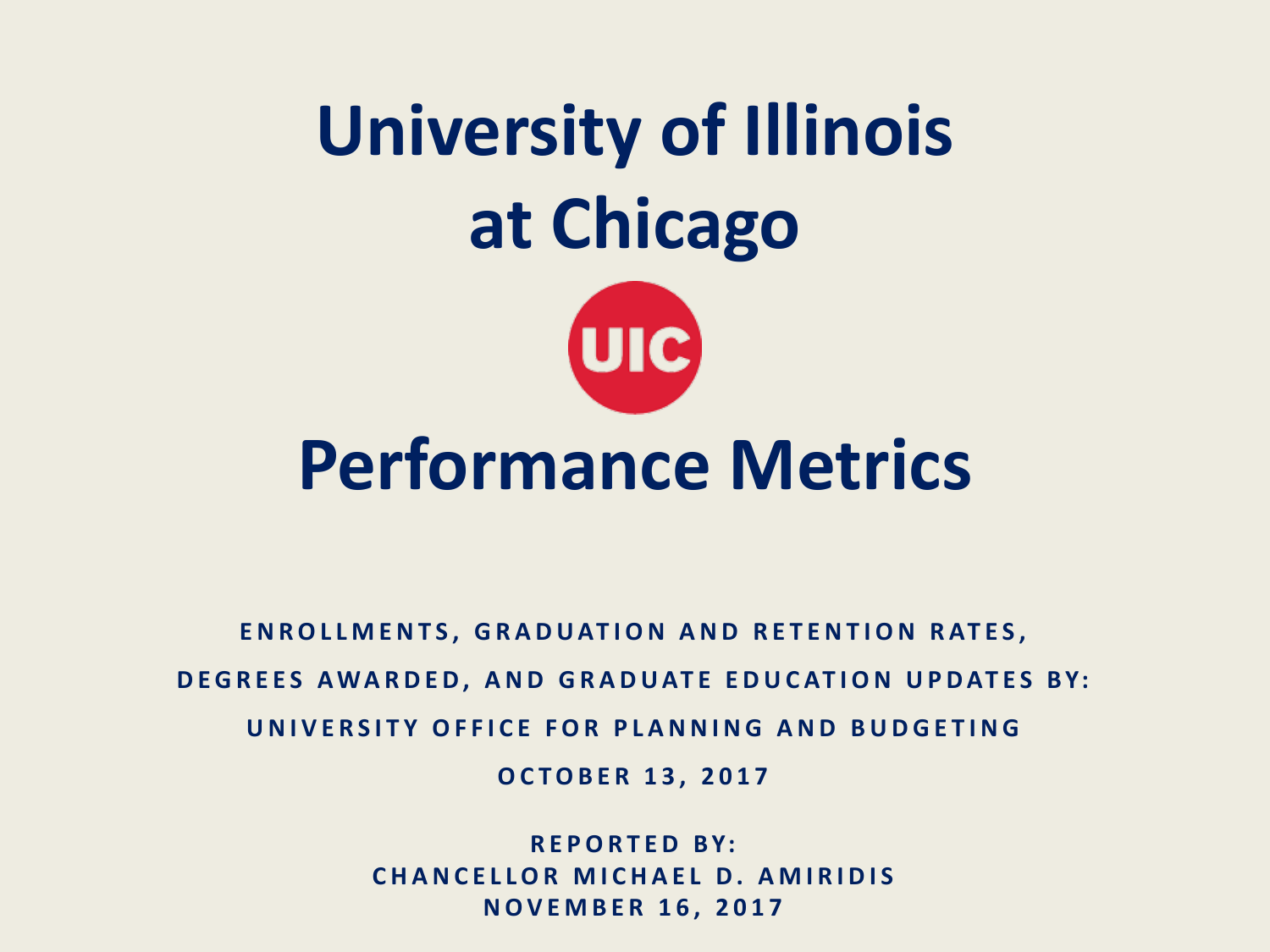## **PEER GROUPS**

#### **Peer Group**

SUNY, University at Buffalo University of Alabama at Birmingham University of Cincinnati University of Connecticut University of Louisville University of South Florida - Tampa University of Utah Virginia Commonwealth University

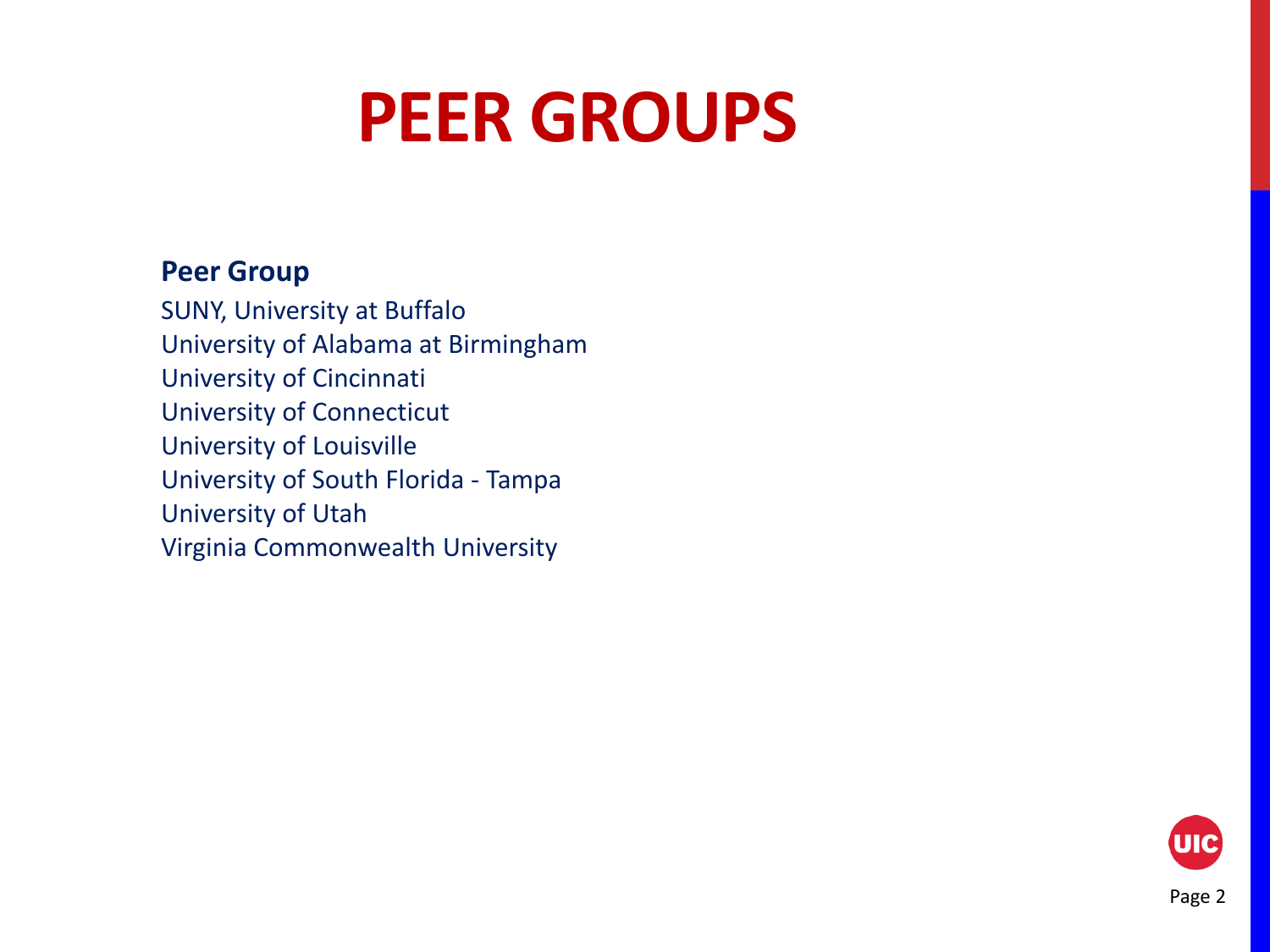## **PEER DATA SOURCES**

#### **NCES IPEDS Surveys**

The US. Department of Education's National Center for Education Statistics (NCES) Integrated Postsecondary Education System (IPEDS) consists of a system of interrelated surveys conducted annually. IPEDS gathers information from every higher education institution in the United States covering a variety of topics ranging from enrollments, retention rates, graduation rates, financial aid, finances, faculty and staff. and student costs.

#### **NSF Survey of Earned Doctorates (SED)**

The Survey of Earned Doctorates (SED) is a federal survey conducted by the National Opinion Research Center (NORC) for the National Science Foundation (NSF). The SED gathers information annually from U.S. research doctorate graduates about their educational histories, funding sources, and post-doctoral plans.

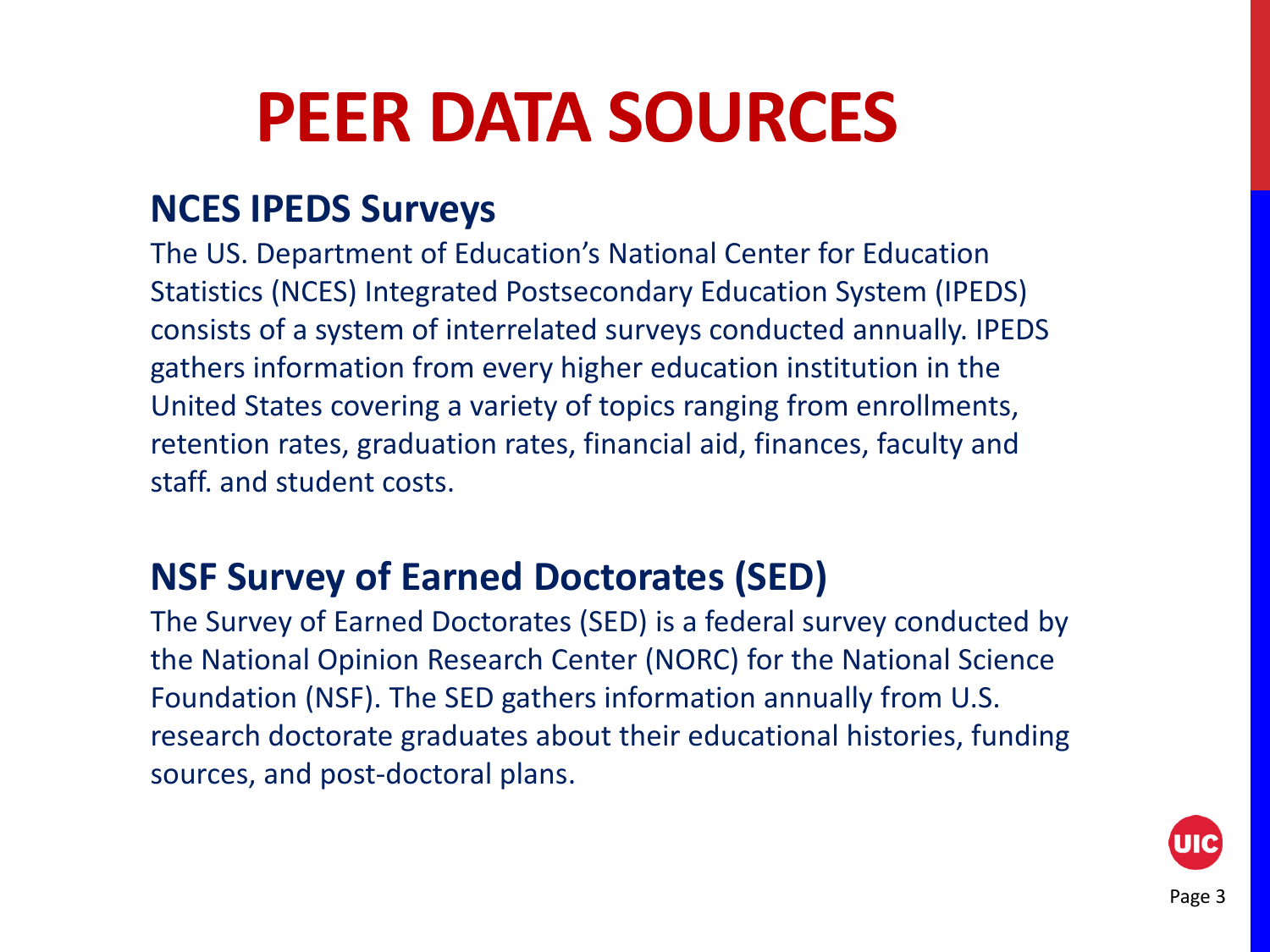## **ENROLLMENTS**

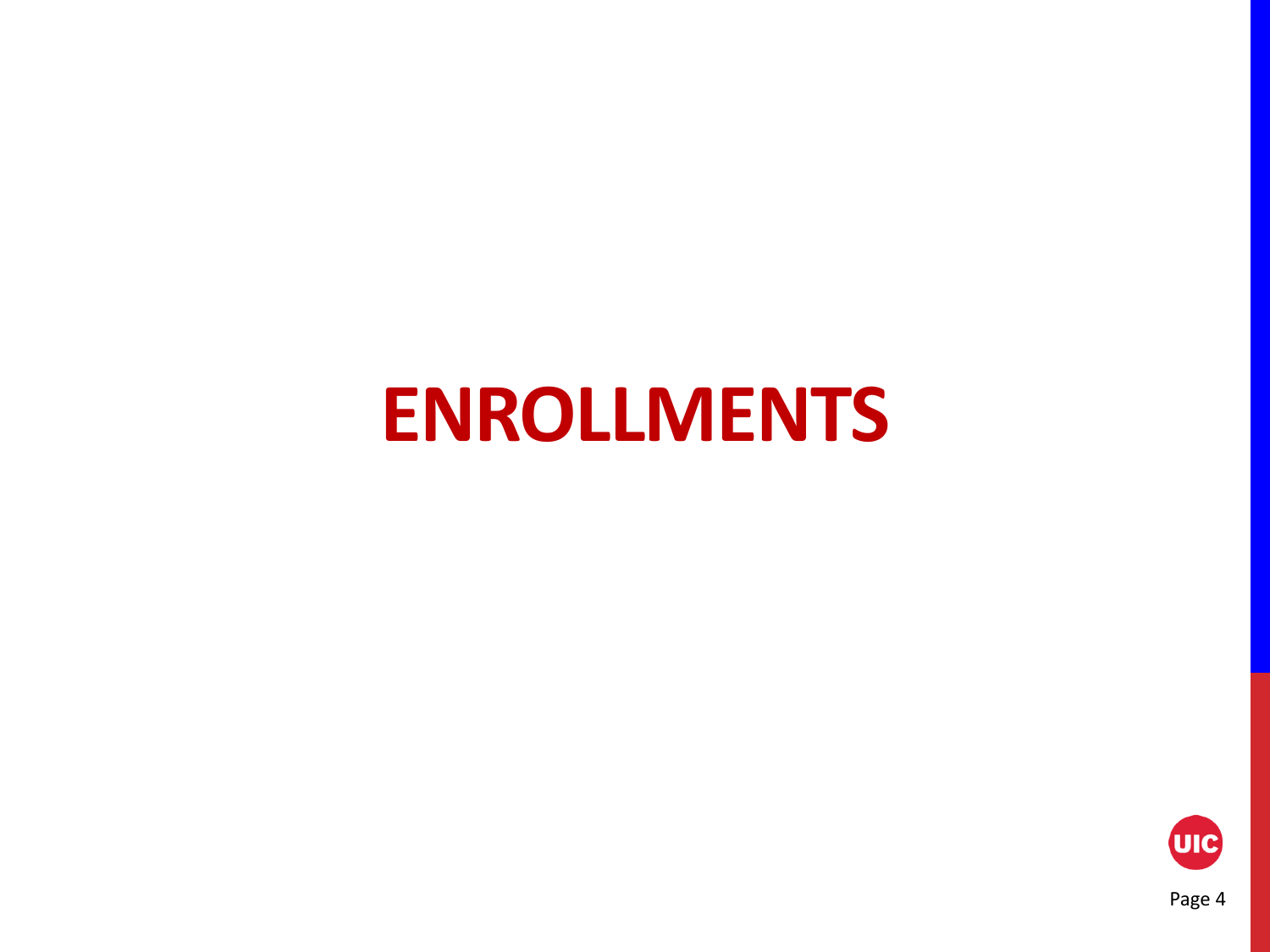### **AREAS OF EXCELLENCE**

- **Ranked in top 300 range in** *The Times Higher Education* **World University Ranking, among more than 1,300 international institutions**
- **Fall 2017 census of 30,539 students was highest 10th day enrollment ever:**
	- **Undergraduate enrollment increased by 8.3% (19,448) from last year**
	- New undergraduate transfers increased by 11.8% (2,189) from last year
- **Most diverse university among its peers, with 44% of undergraduates from underrepresented groups and 33% of total student body**
- **2nd among the 115 top research universities (Carnegie classification) on percent of undergraduates that are Pell grant recipients (56%)**
- **Ranked #10 Most Diverse University in US News and World Reports 2017**

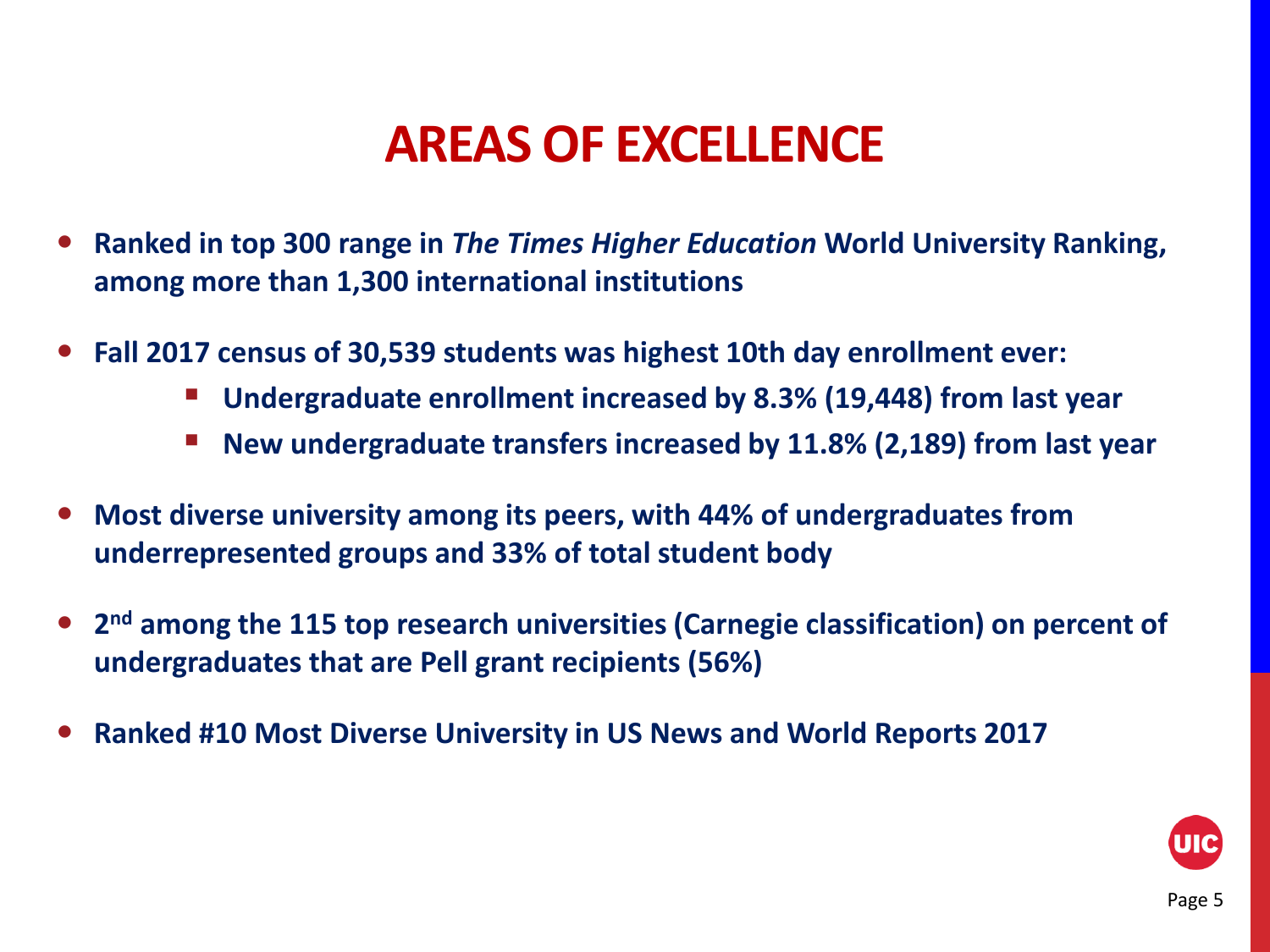### **AREAS OF EXCELLENCE**

- **Increased participation in recruitment and outreach events, with over 1,000 recruitment events held**
- **Increased first year applications by 3%, with underrepresented application increase of 8%**
- **Added a recruiter focused on Midwest, out of region, recruitment**
- **Increase number of Transfer Admission Guarantee (TAG) Agreements to 11 community colleges**
- **Dedicated Admission staff to support Chicago Star Scholar Program, a partnership with City College of Chicago through the Guaranteed Admission Transfer (GAT) program**

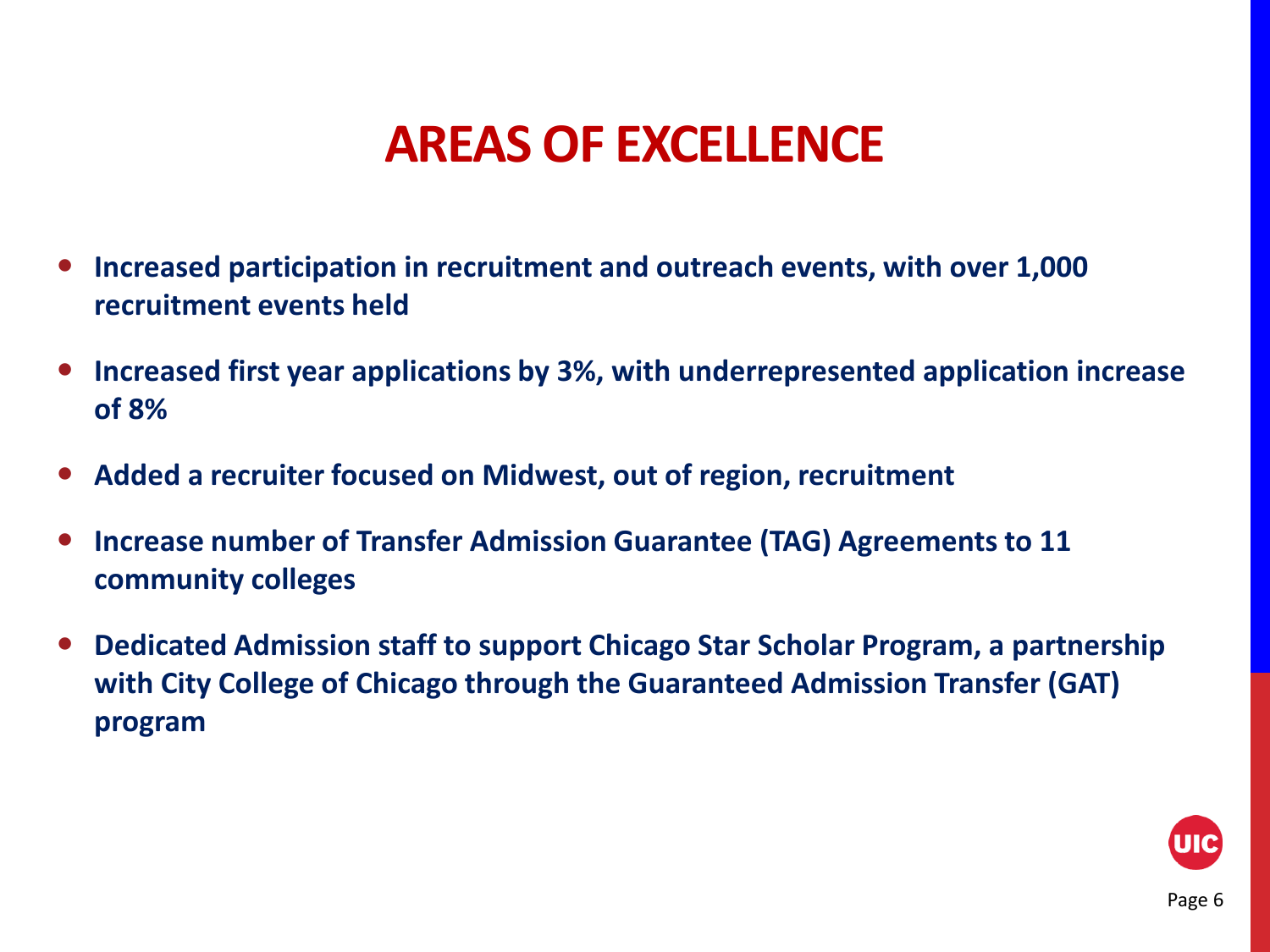### **STRATEGIES FOR SUCCESS**

- **Completed first of a three-year undergraduate implementation of a state-of-the-art Customer (Student) Service Management software suite, Slate**
- **Implemented counselor portal for high school and community college counselors**
- **Improved marketing and communication efforts to prospects, applicants and admitted students:**
	- **Increased emphasis on conversion from admitted student status to enrolled status**
	- **More than 5,000,000 emails sent to recruits and applicants**
	- **More than 220,000 recruits managed in Slate management system**
	- **Completed over 13,500 tele-counseling sessions**
	- Hosted 30,000+ visitors at the UIC Visitor Center for daily information sessions, **transfer information sessions and campus tours. Continue to bring record number of visitors**
	- **Held two bilingual (Spanish) Saturday Admitted Student Sessions and tours, complimenting LARES sponsored events**
	- **Piloted expedited degree audit reports for admitted transfer students**

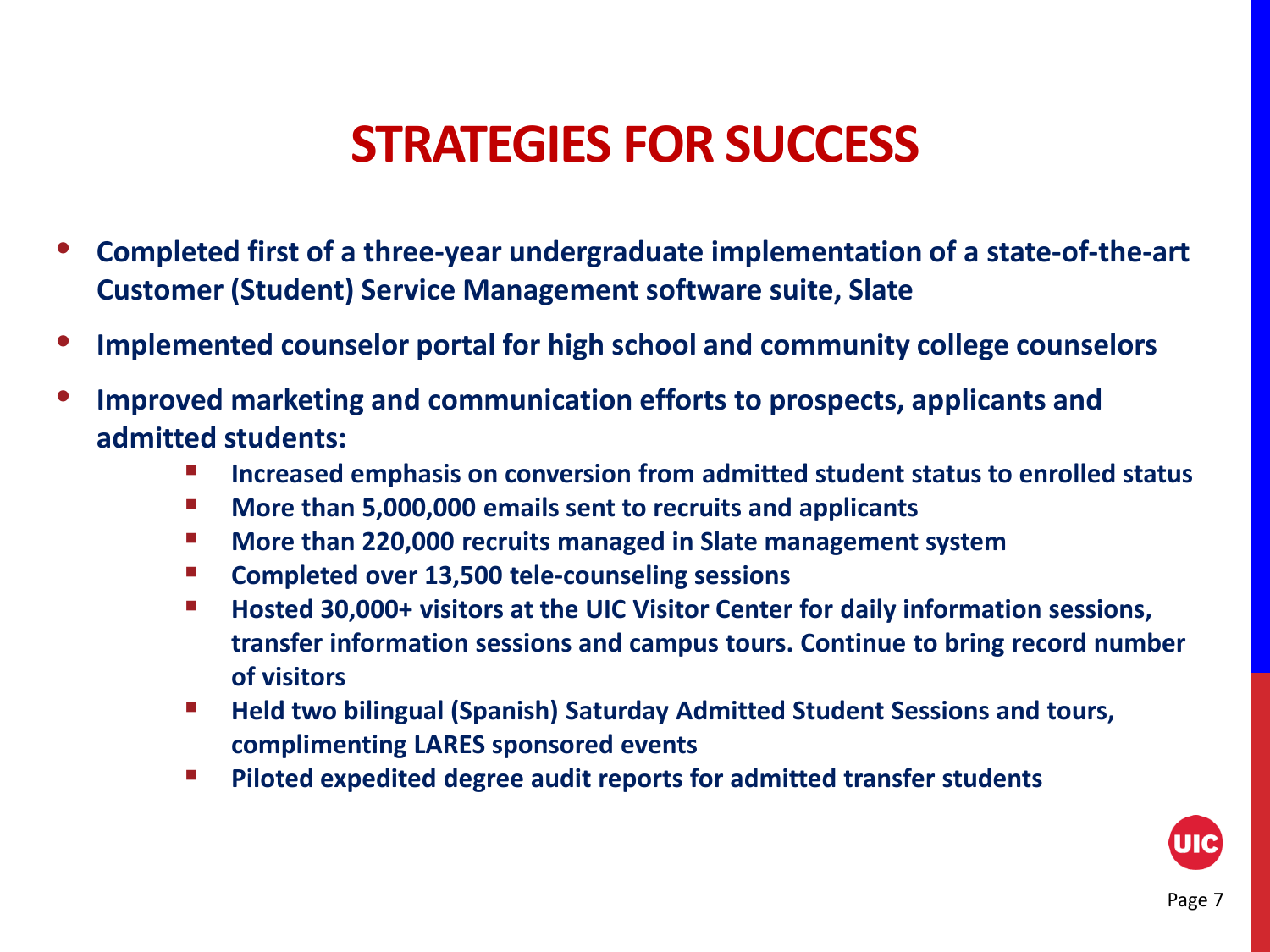### **STRATEGIES FOR SUCCESS**

- **Continue UIC Merit Tuition Rate (Chicago Grant) program:**
	- **Enrolled 160 recipients in Fall 2017**
	- **Out-of-state student enrollment increased 41% (179 to 252) from 2014 to 2017**
- **Expand "Avenue via Excellence" program to automatically admit Illinois residents in the top 4% of graduating class**
	- **Program enrolled 14 students who would have otherwise not been admitted, Fall 2017**
- **Continue target 30 Illinois high schools historically known for high number of wellqualified African American Applicants**
- **Implement previously piloted ACCESS program (augmented admission review):**
	- **Admitted 225 students earlier than in previous years**
	- **Enrolled 31 students through non-cognitive assessment interviews, Fall 2017**
- **Continue membership in "I'm First" college search engine and College Greenlight for first generation college students**

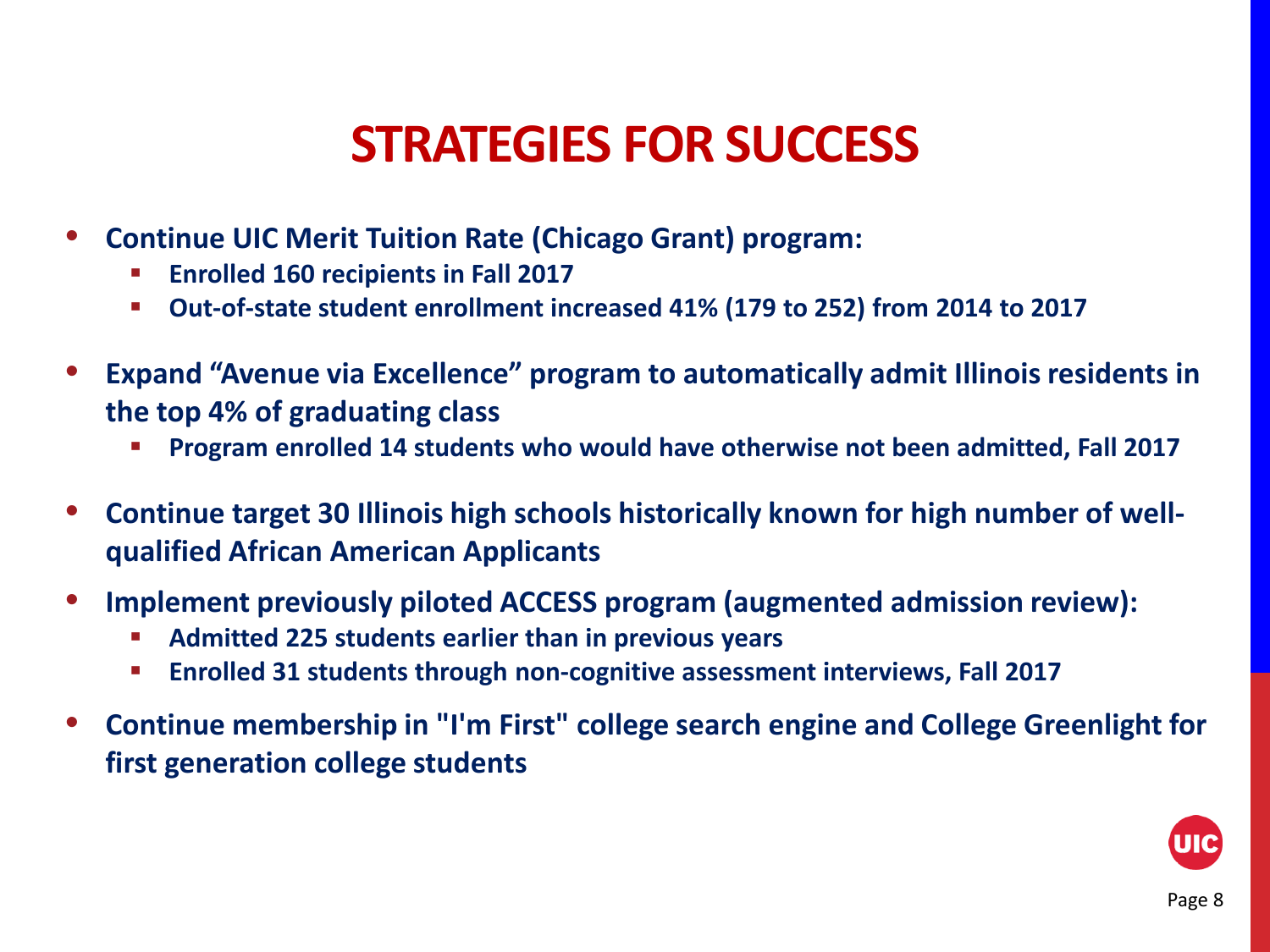#### **UIC and Peer Institutions Fall Term Enrollment Fall 2011 – Fall 2017**

|                                          | All Student Total |        |        |        |        | Undergraduate |        |        |        |        |        | Graduate and Professional |        |        |        |        |        |        |        |        |        |
|------------------------------------------|-------------------|--------|--------|--------|--------|---------------|--------|--------|--------|--------|--------|---------------------------|--------|--------|--------|--------|--------|--------|--------|--------|--------|
| Institution                              | 2011              | 2012   | 2013   | 2014   | 2015   | 2016          | 2017   | 2011   | 2012   | 2013   | 2014   | 2015                      | 2016   | 2017   | 2011   | 2012   | 2013   | 2014   | 2015   | 2016   | 2017   |
| <b>University of Illinois at Chicago</b> | 28,091            | 27,875 | 28.038 | 27,969 | 29,048 | 29,120        | 30,539 | 16,925 | 16,678 | 16,671 | 16,718 | 17,575                    | 17,959 | 19,448 | 11,166 | 11,197 | 11,367 | 11,251 | 11,473 | 11,161 | 11,091 |
| SUNY, University at Buffalo              | 28,849            | 28,952 | 29,850 | 29,995 | 29,796 |               |        | 19,334 | 19,514 | 19,831 | 19,882 | 19,953                    |        |        | 9,515  | 9,438  | 10,019 | 10,113 | 9,843  |        |        |
| University of Alabama at Birmingham      | 17,575            | 17.999 | 18,568 | 18,698 | 18,333 |               |        | 11,128 | 11,291 | 11,502 | 11,679 | 11,511                    |        |        | 6,447  | 6,708  | 7,066  | 7,019  | 6,822  |        |        |
| University of Cincinnati                 | 33,329            | 33,347 | 34,379 | 35,313 | 36,042 |               |        | 22,893 | 23,096 | 23,706 | 24,300 | 25,009                    |        |        | 10,436 | 10,251 | 10,673 | 11,013 | 11,033 |        |        |
| University of Connecticut                | 25,868            | 25.483 | 25,911 | 26,541 | 27,043 |               |        | 17,815 | 17,528 | 18,032 | 18,395 | 18,826                    |        |        | 8,053  | 7,955  | 7,879  | 8.146  | 8,217  |        |        |
| University of Louisville                 | 21,152            | 21,239 | 21,444 | 21,561 | 21,294 |               |        | 15,596 | 15,724 | 15,954 | 15,961 | 15,768                    |        |        | 5,556  | 5,515  | 5,490  | 5,600  | 5,526  |        |        |
| University of South Florida - Tampa      | 39,596            | 41,116 | 41,428 | 41,938 | 42,067 |               |        | 29,975 | 31,125 | 31,100 | 31,067 | 31,111                    |        |        | 9,621  | 9,991  | 10,328 | 10,871 | 10,956 |        |        |
| University of Utah                       | 31,660            | 32,388 | 32,077 | 31,515 | 31,592 |               |        | 24,297 | 24,840 | 24,492 | 23,907 | 23,794                    |        |        | 7,363  | 7,548  | 7,585  | 7,608  | 7,798  |        |        |
| Virginia Commonwealth University         | 31,627            | 31,445 | 30,974 | 30,848 | 30,918 |               |        | 23,498 | 23,661 | 23,356 | 23,661 | 23,741                    |        |        | 8,129  | 7,784  | 7,618  | 7,187  | 7,177  |        |        |

Data Source: IPEDS Data Center. Includes on- and off-campus enrollments.

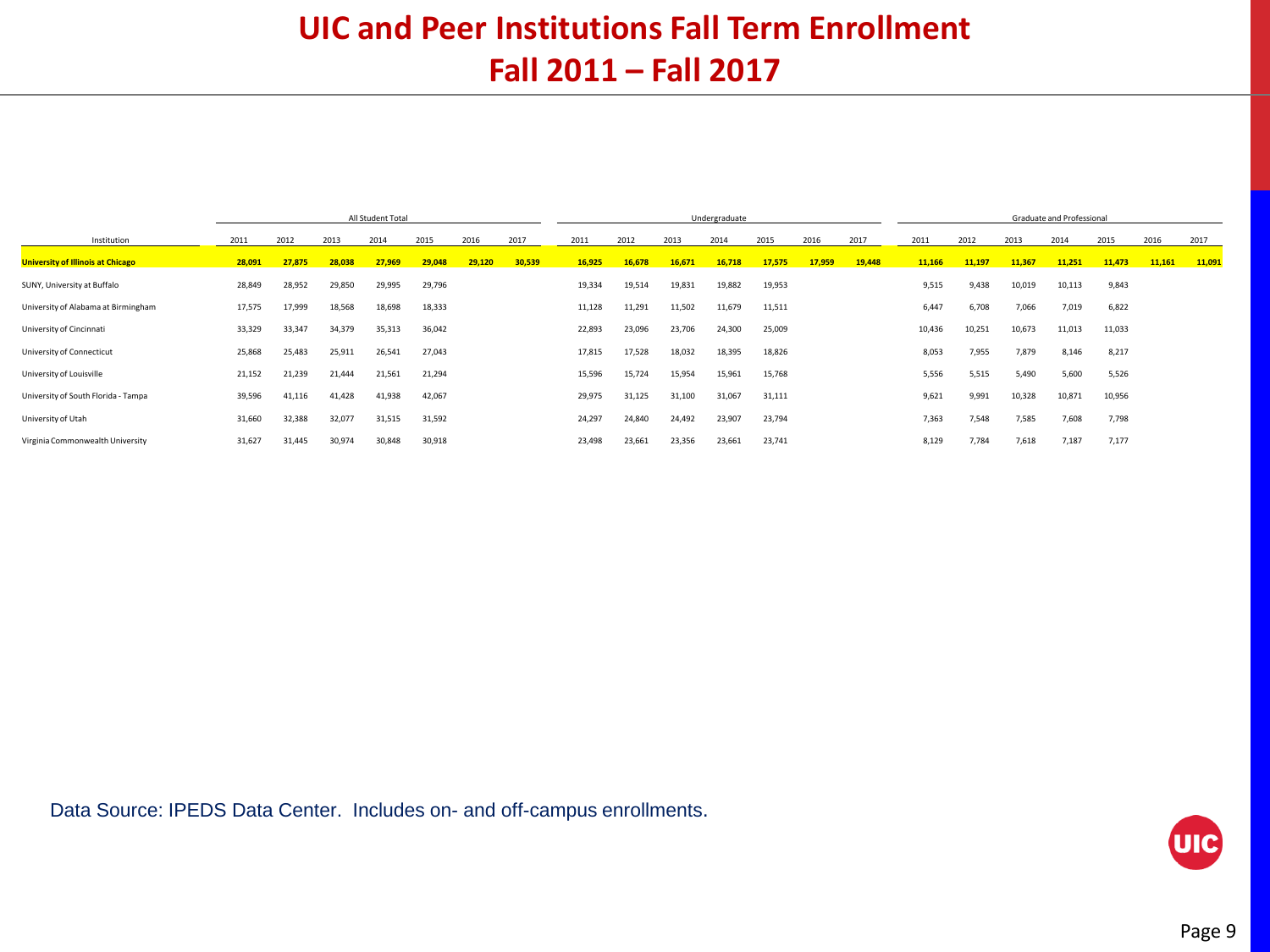#### **UIC and Peer Institutions First-Time Freshmen Enrollment Fall 2010 – Fall 2017**

|                                          | 2011  | 2012  | 2013  | 2014  | 2015  | 2016  | 2017  |
|------------------------------------------|-------|-------|-------|-------|-------|-------|-------|
| <b>University of Illinois at Chicago</b> | 3,115 | 3,123 | 3,104 | 3,030 | 3,485 | 3,307 | 4,051 |
| SUNY, University at Buffalo              | 3,255 | 3,647 | 3,653 | 3,517 | 3,621 |       |       |
| University of Alabama at Birmingham      | 1,606 | 1,676 | 1,773 | 1,748 | 1,621 |       |       |
| University of Cincinnati                 | 4,300 | 4,160 | 4,486 | 4,618 | 4,435 |       |       |
| University of Connecticut                | 3,327 | 3,114 | 3,755 | 3,588 | 3,774 |       |       |
| University of Louisville                 | 2,569 | 2,705 | 2,855 | 2,887 | 2,806 |       |       |
| University of South Florida - Tampa      | 3,378 | 3,750 | 3,736 | 4,116 | 4,133 |       |       |
| University of Utah                       | 3,268 | 3,494 | 3,124 | 3,151 | 3,410 |       |       |
| Virginia Commonwealth University         | 3,742 | 3,554 | 3,526 | 3,531 | 3,997 |       |       |

Data Source: IPEDS Data Center. Includes on- and off-campus enrollments.

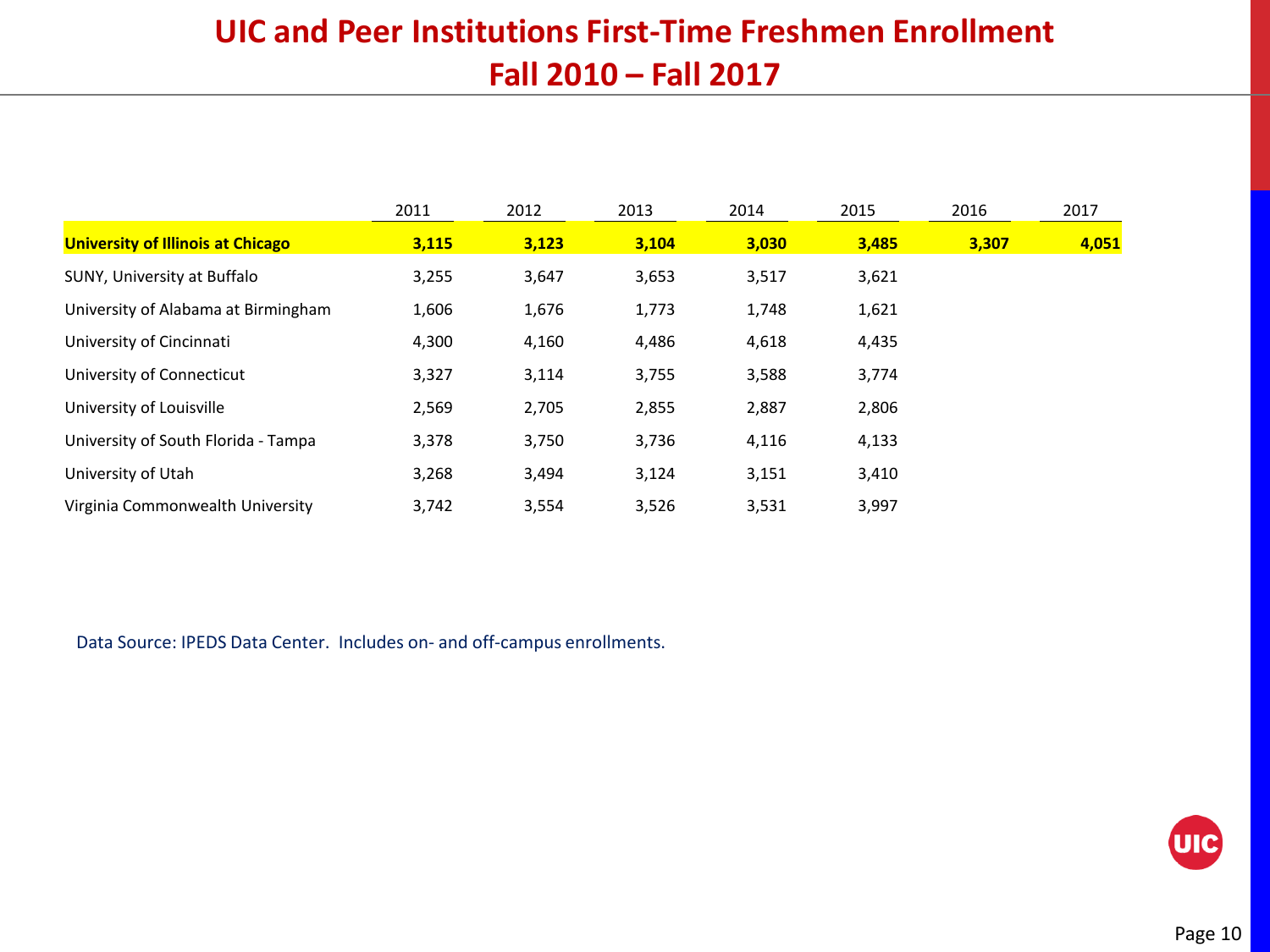#### **PERCENT OF ALL STUDENTS FROM UNDERREPRESENTED\* GROUPS FALL 2011 – FALL 2017**

**The percent of all students from underrepresented groups at UIC is second highest among its peer group.**



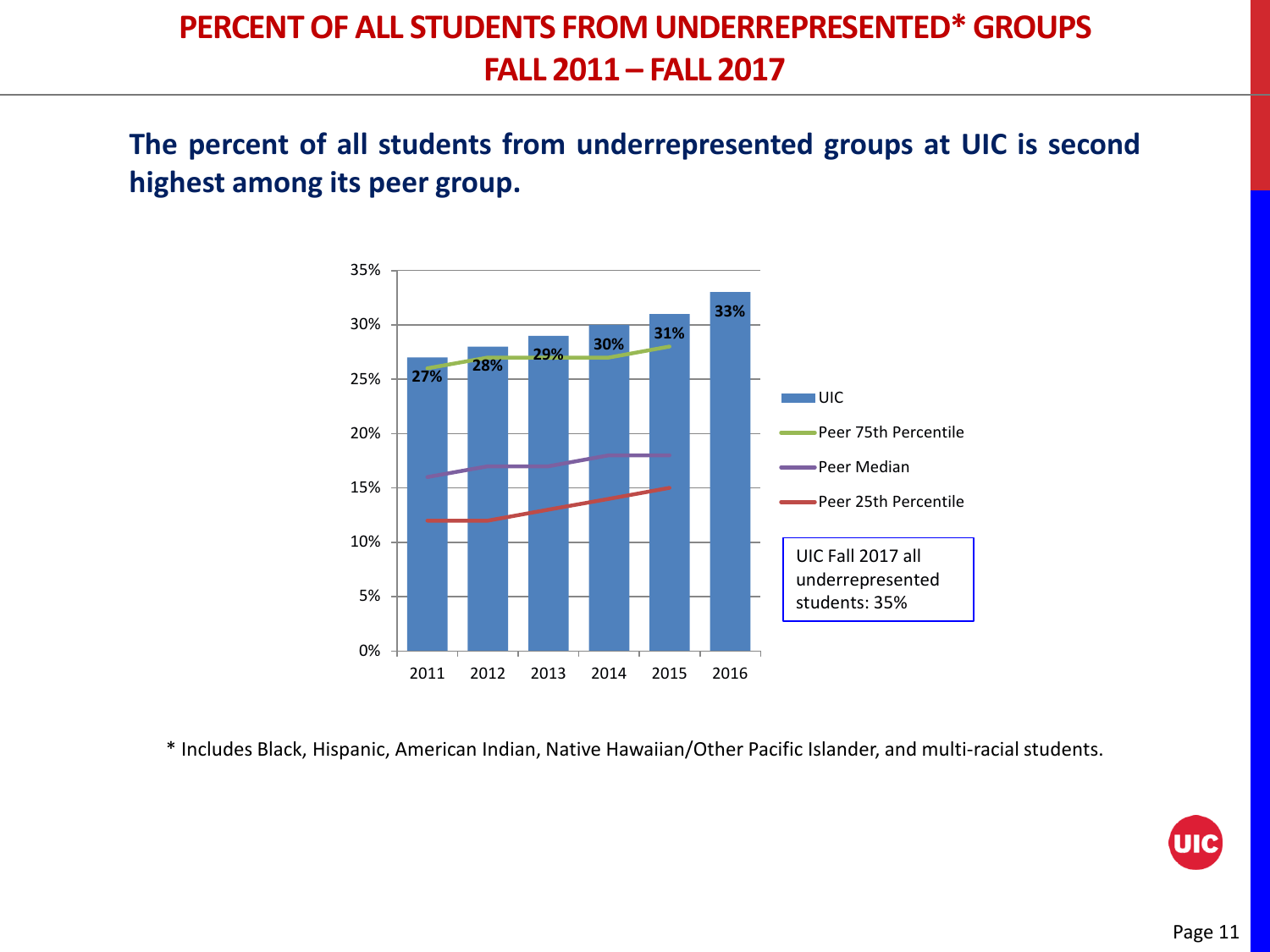#### **PERCENT ENROLLED UNDERGRADUATE STUDENTS FROM UNDERREPRESENTED\* GROUPS, FALL 2011 – FALL 2017**

**The percent of undergraduate students from underrepresented groups at UIC is the highest among its peer group and double the peer median.**

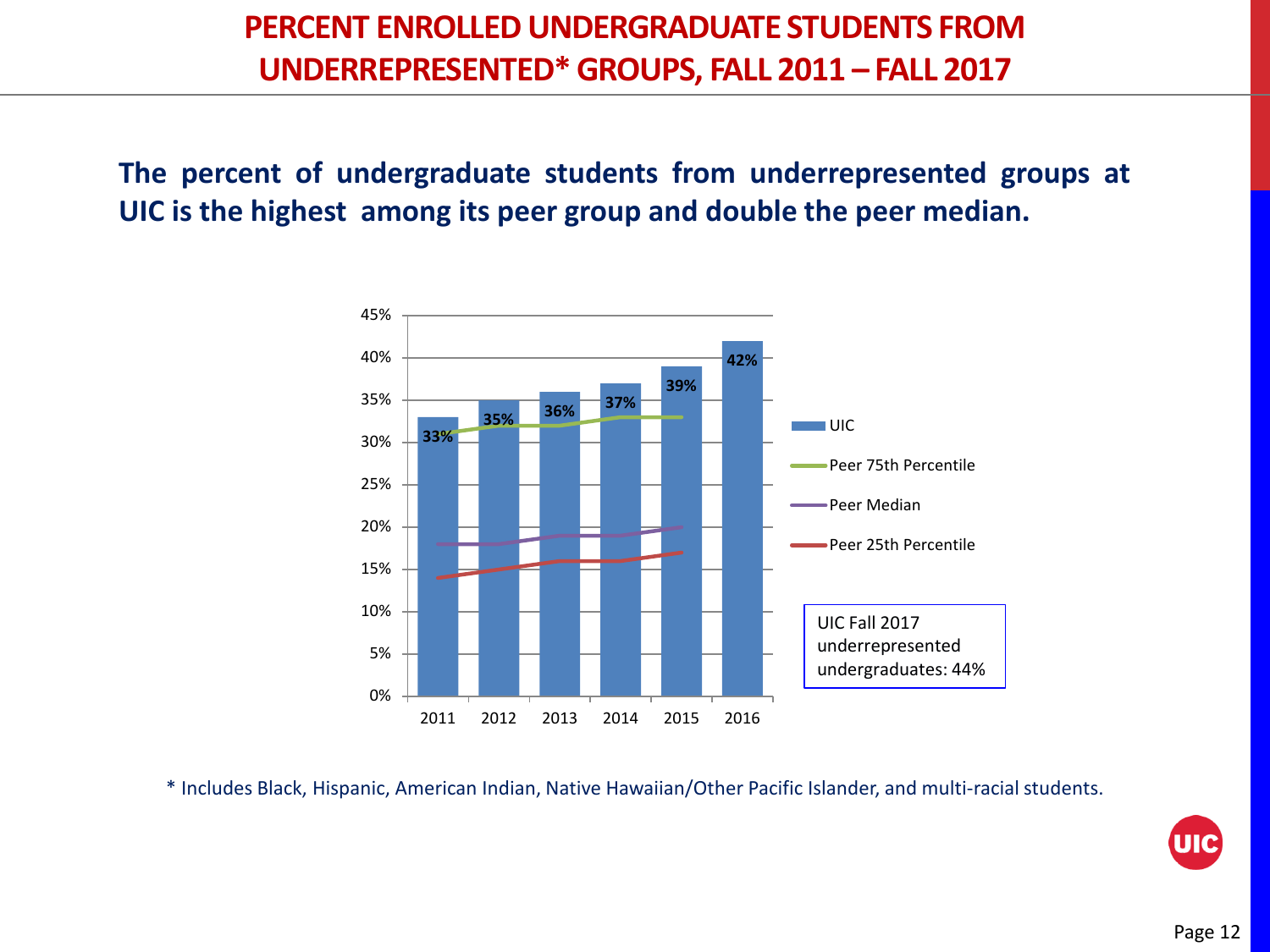#### **NUMBER OF UNDERGRADUATE STUDENTS FROM UNDERREPRESENTED\* GROUPS FALL 2015**



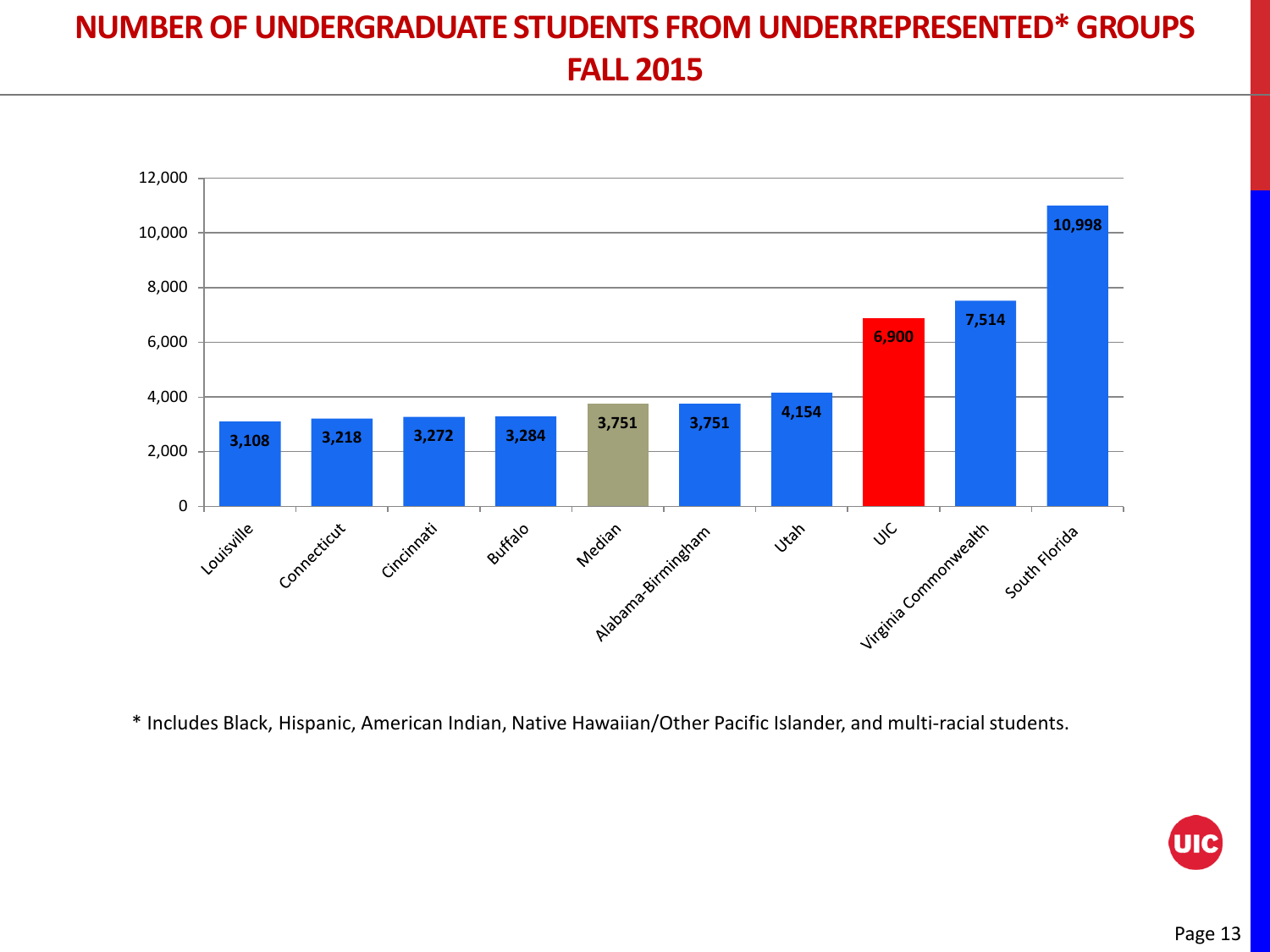#### **PERCENT ENROLLED GRADUATE AND PROFESSIONAL STUDENTS FROM UNDERREPRESENTED\* GROUPS, FALL 2011 – FALL 2017**

**The percent of graduate and professional students from underrepresented groups at UIC is second highest among its peer group.**



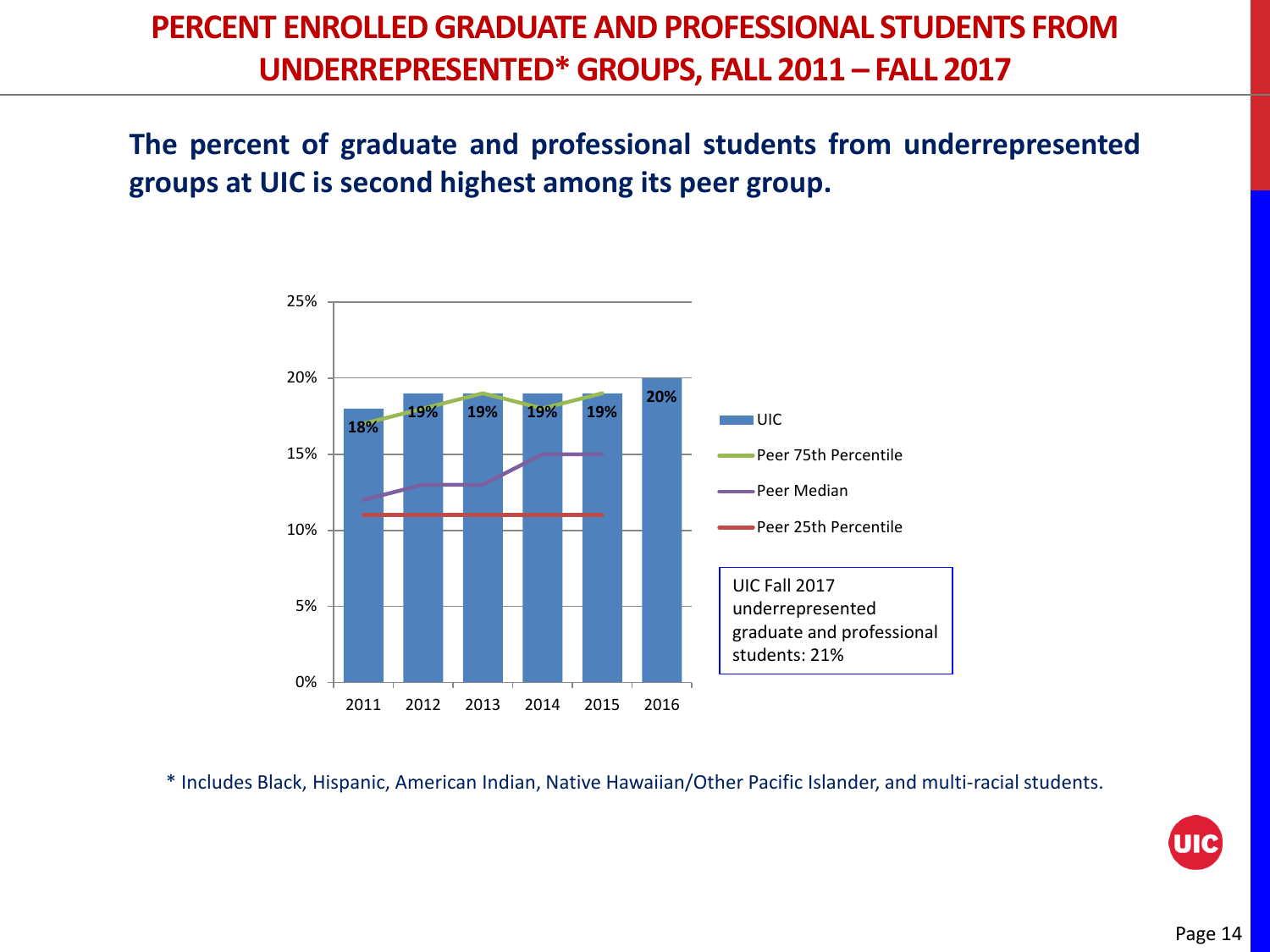# **GRADUATION AND RETENTION RATES**

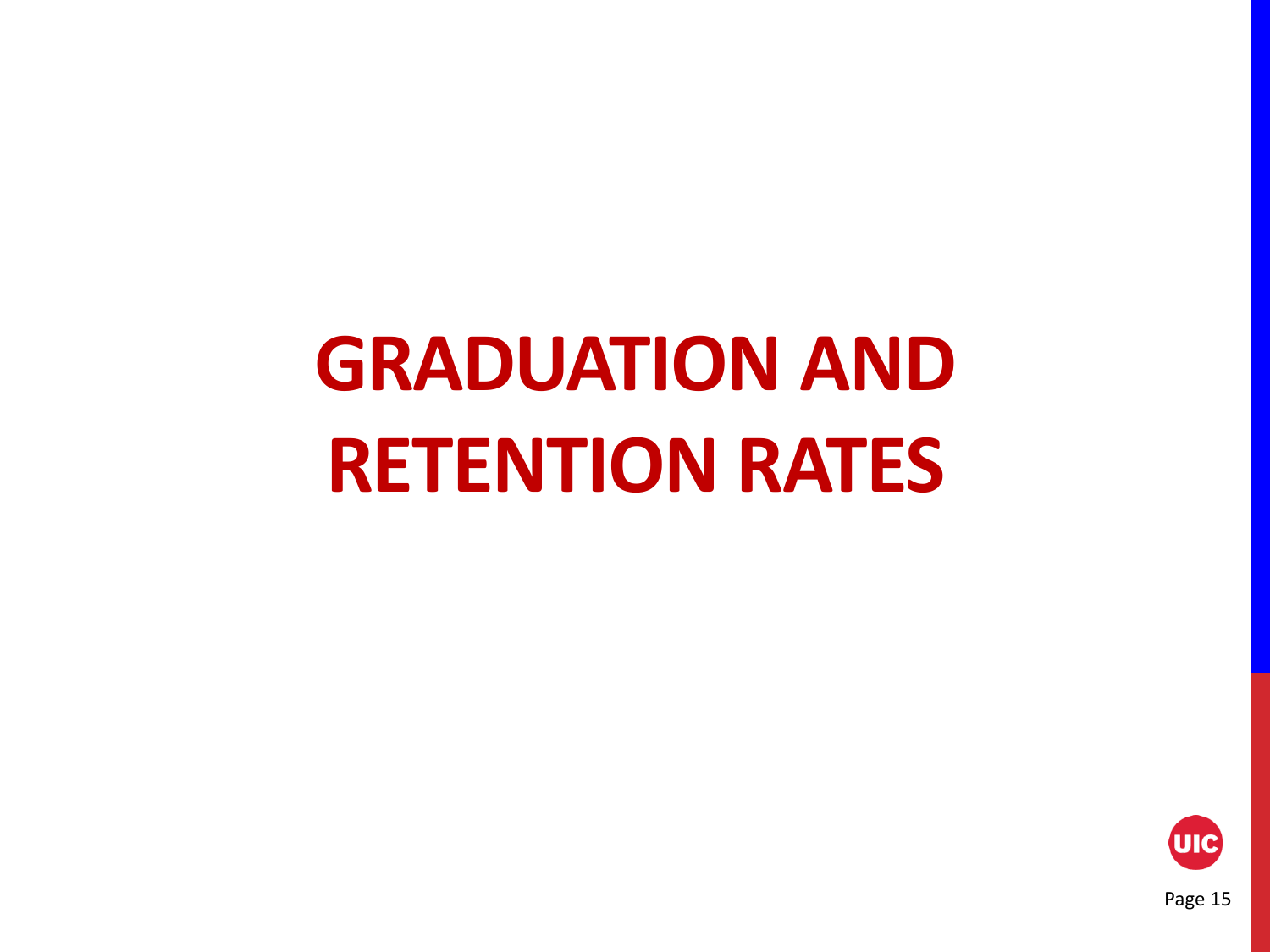### **CURRENT TRENDS**

- **One-year retention rate is 80% for the Fall 2016 freshmen entering class**
- **Six-year graduation rate is 57% for the Fall 2011 freshmen entering class, which is within the range for the last five entering classes (Fall 2006 through Fall 2010 ranged from 57% to 60%)**
- **Five-year graduation rate for Fall 2011 transfers is 78%, higher than the fall 2010 cohort (76%)**

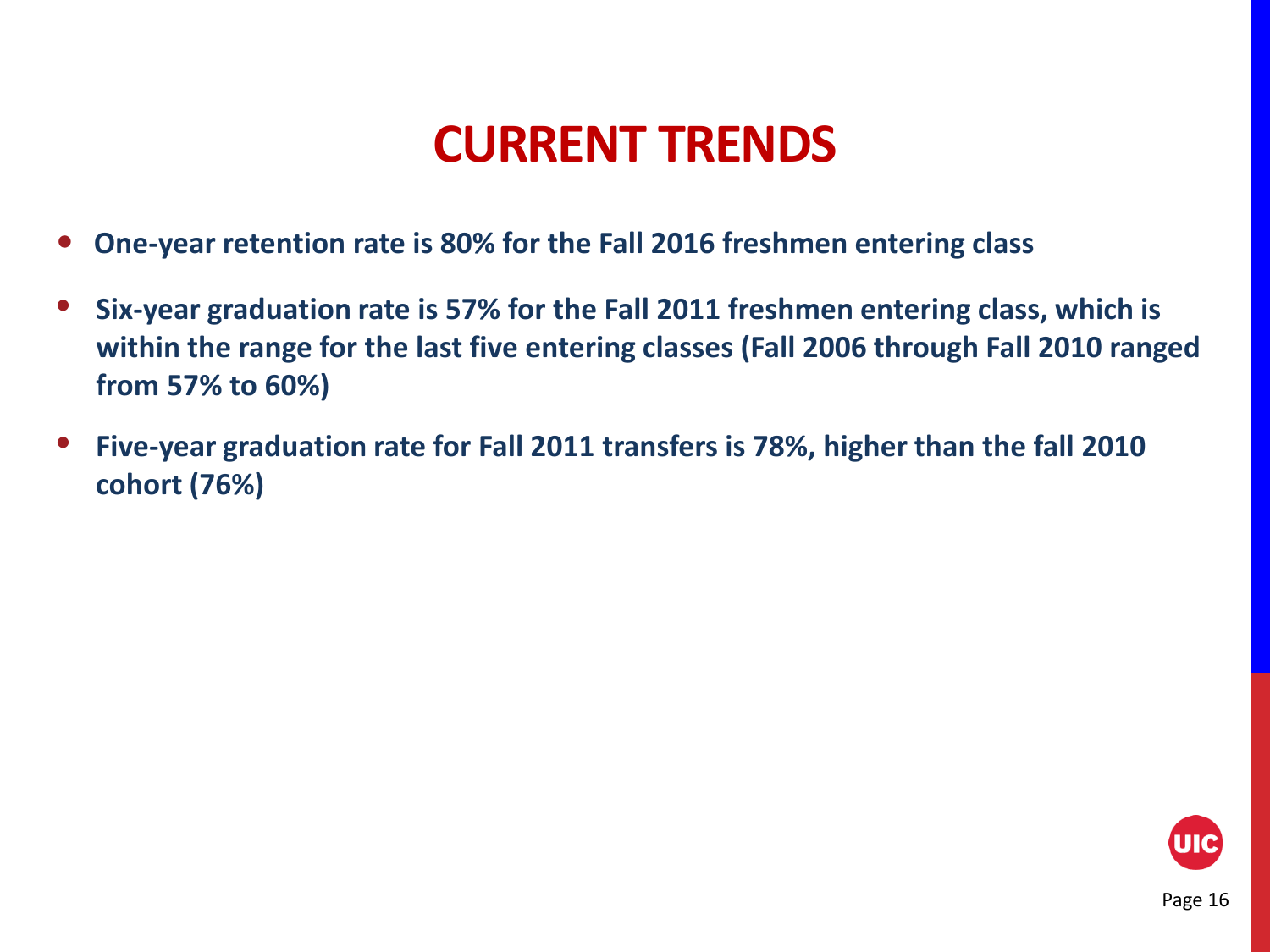### **STRATEGIES FOR STUDENT SUCCESS**

- **Launched the Flames Leadership Network Program**
- **Added a Physics Enrichment Workshop in the 2017 Summer College**
- **Innovations in undergraduate student advising**
	- **Piloted the use of non-cognitive factors in first-year advising**
	- **Developed interventions for strengthening non-cognitive student skills**
	- **Completed the RFP for purchasing an Integrated Planning and Advising System (IPAS)**
- **Launched a Degree Completion Grant Program**
- **Expanded the Transition Coaching Program**
- **Continued research on student success**
	- **Early Alerts**
	- **Student On-Track Index**
	- **First-Year Seminars**
	- **Non-Cognitive Factors**
	- **E** Summer Session
	- **Retention and Graduation Factors**

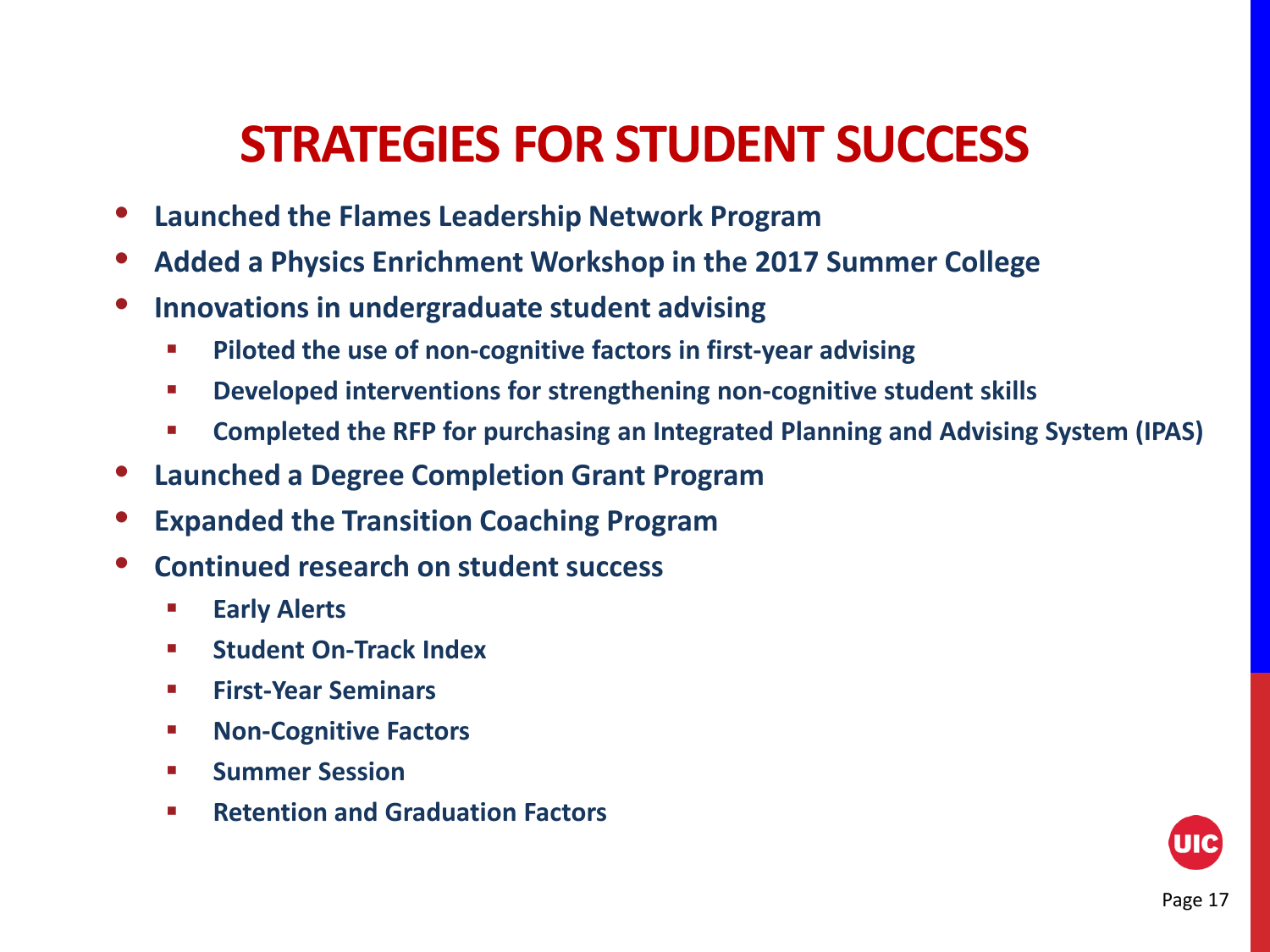#### **FRESHMAN TO SOPHOMORE ONE-YEAR RETENTION RATES 2011 – 2016 COHORTS**

**The one-year retention rate at UIC is below the 25th percentile of its peer group.**



\* Year represent year of entering cohort (e.g., 2016 is fall 2016 entering freshmen returning in fall 2017).

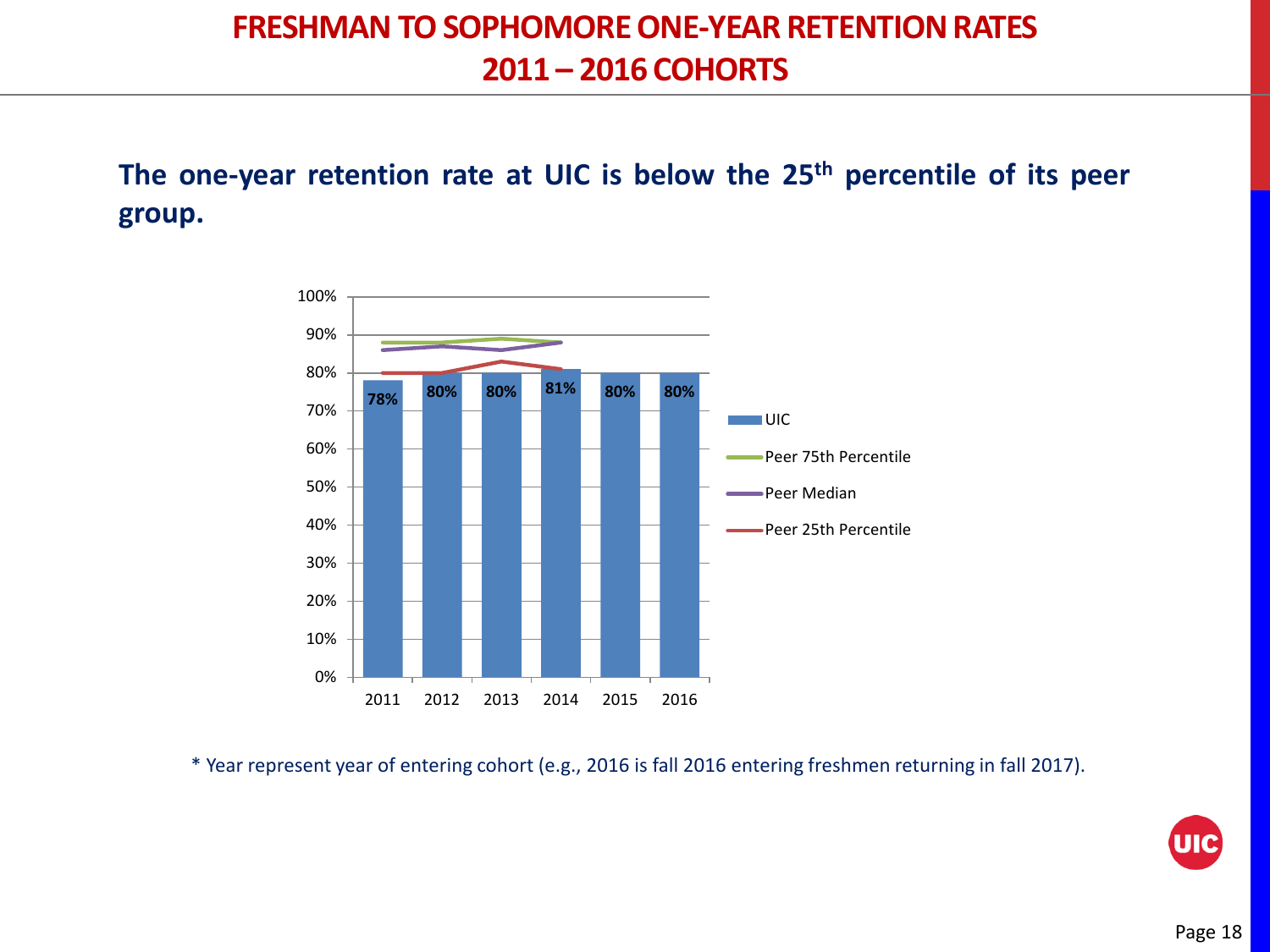**The six year graduation rate at UIC is below the median and near the 25th percentile of its peer group.**



\* Year represent year of entering cohort (e.g., 2011 is fall 2011 entering freshmen graduating by summer 2017).

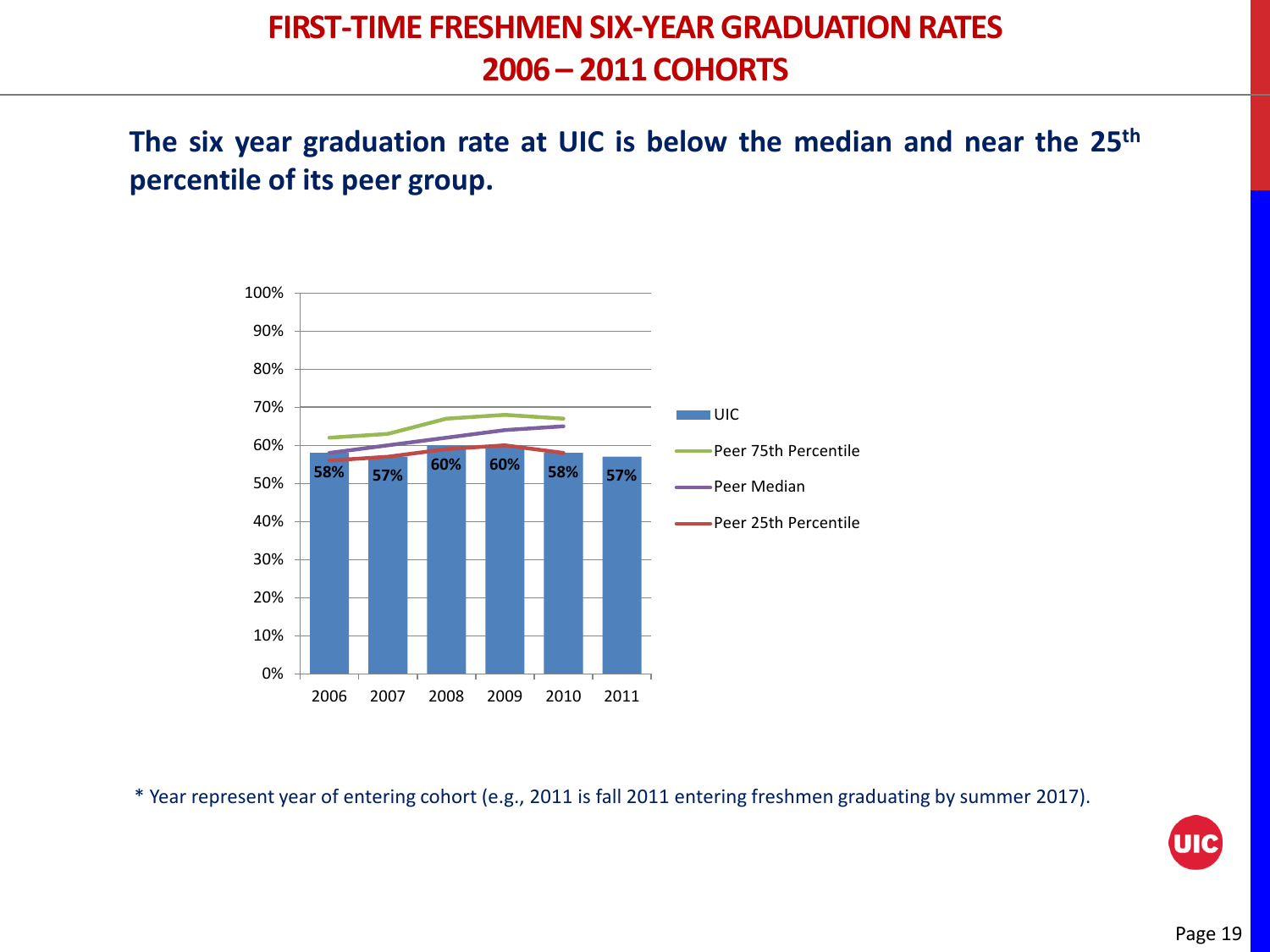## **DEGREES AWARDED**



Page 20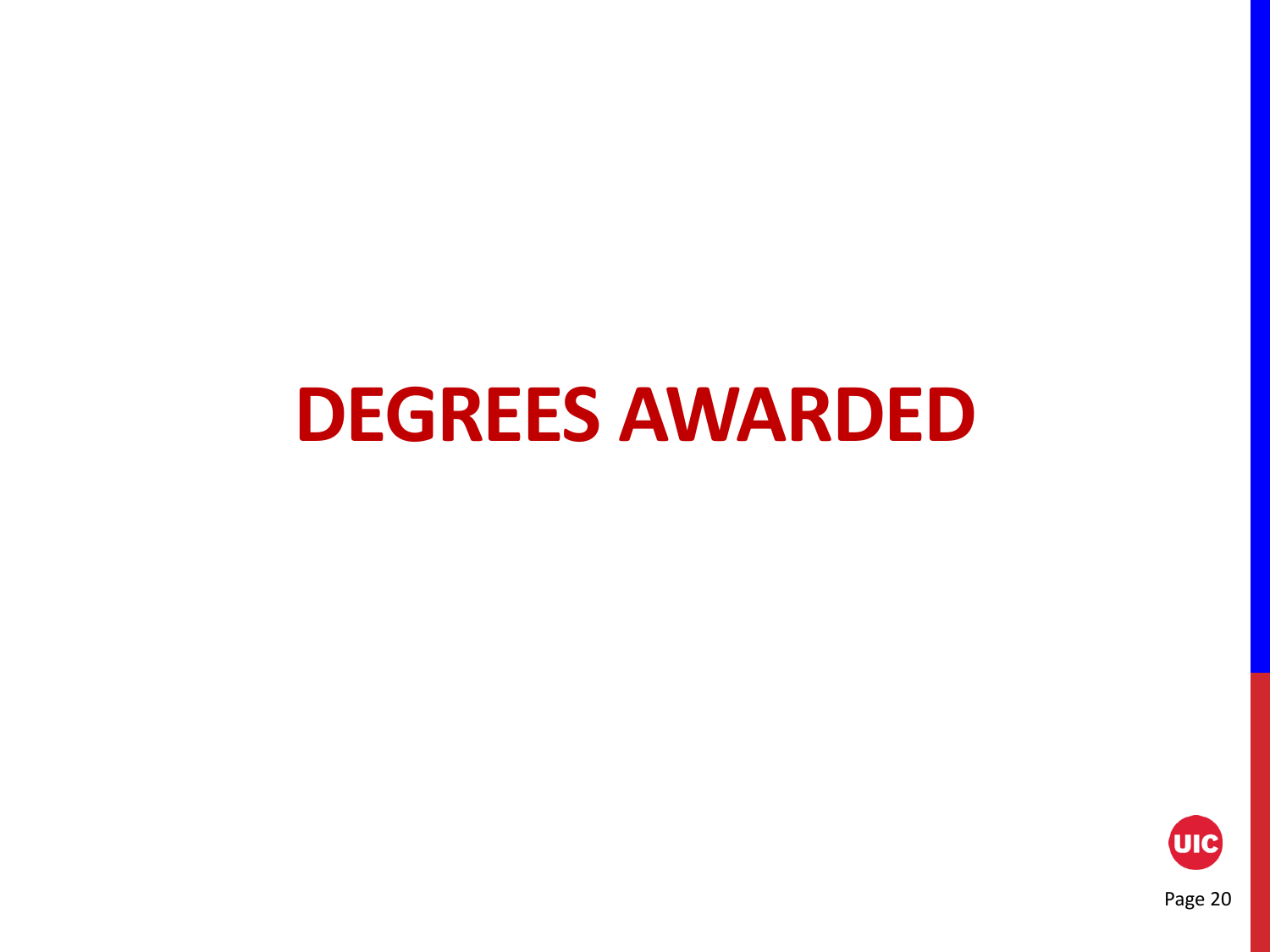### **AREAS OF EXCELLENCE**

**UIC awards more degrees in the following areas than peers:**

- **Health related professional degrees**
- **Total health related degrees**
- **Degrees to underrepresented groups at all levels**

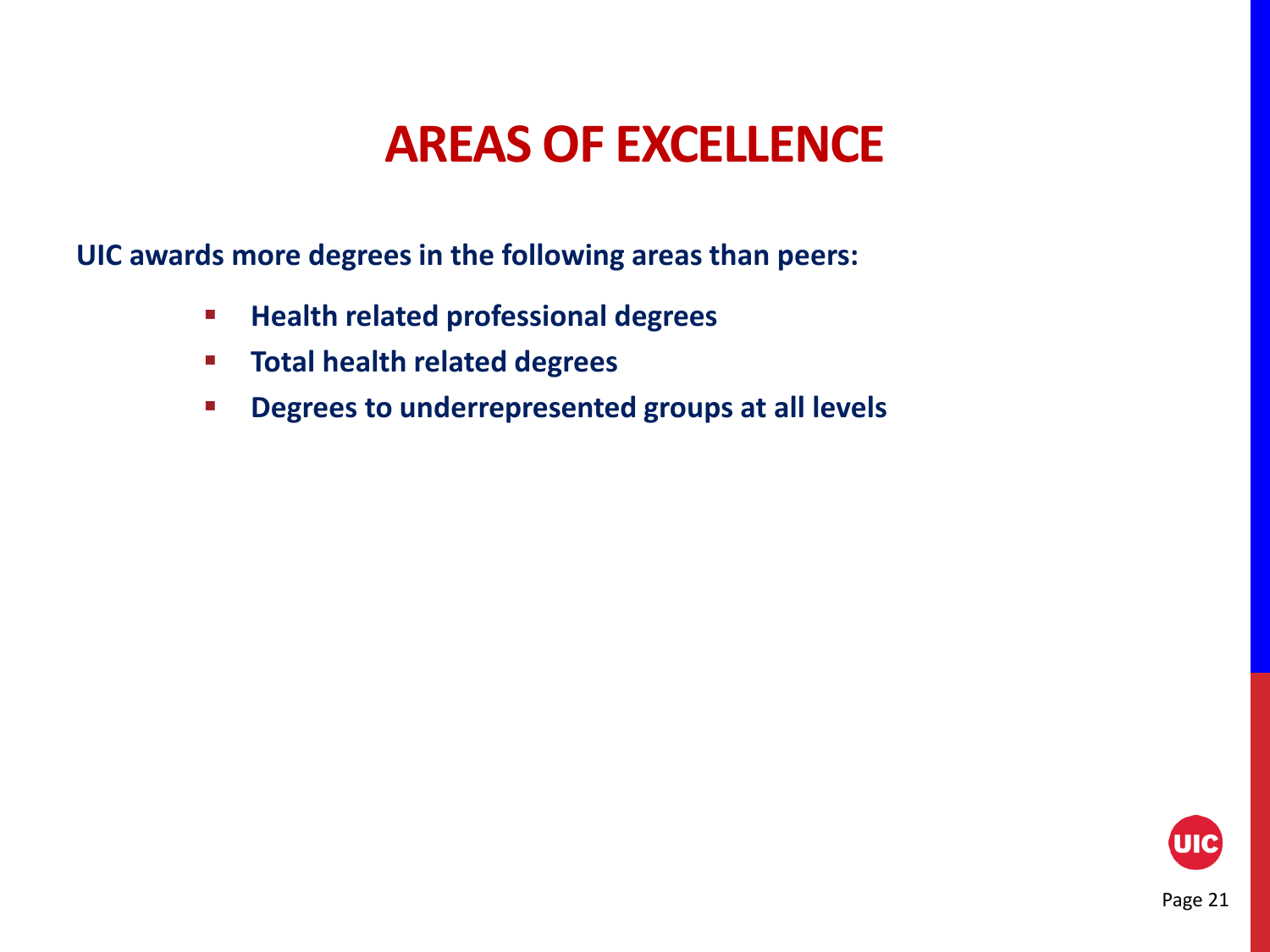**The total number of degrees granted by the UIC is near the 25th percentile of its peer group.**



Note: Only includes bachelor, master, doctoral, and professional degrees; excludes associate degrees and certificates. Degrees awarded from July 1 to June 30 of each fiscal year.

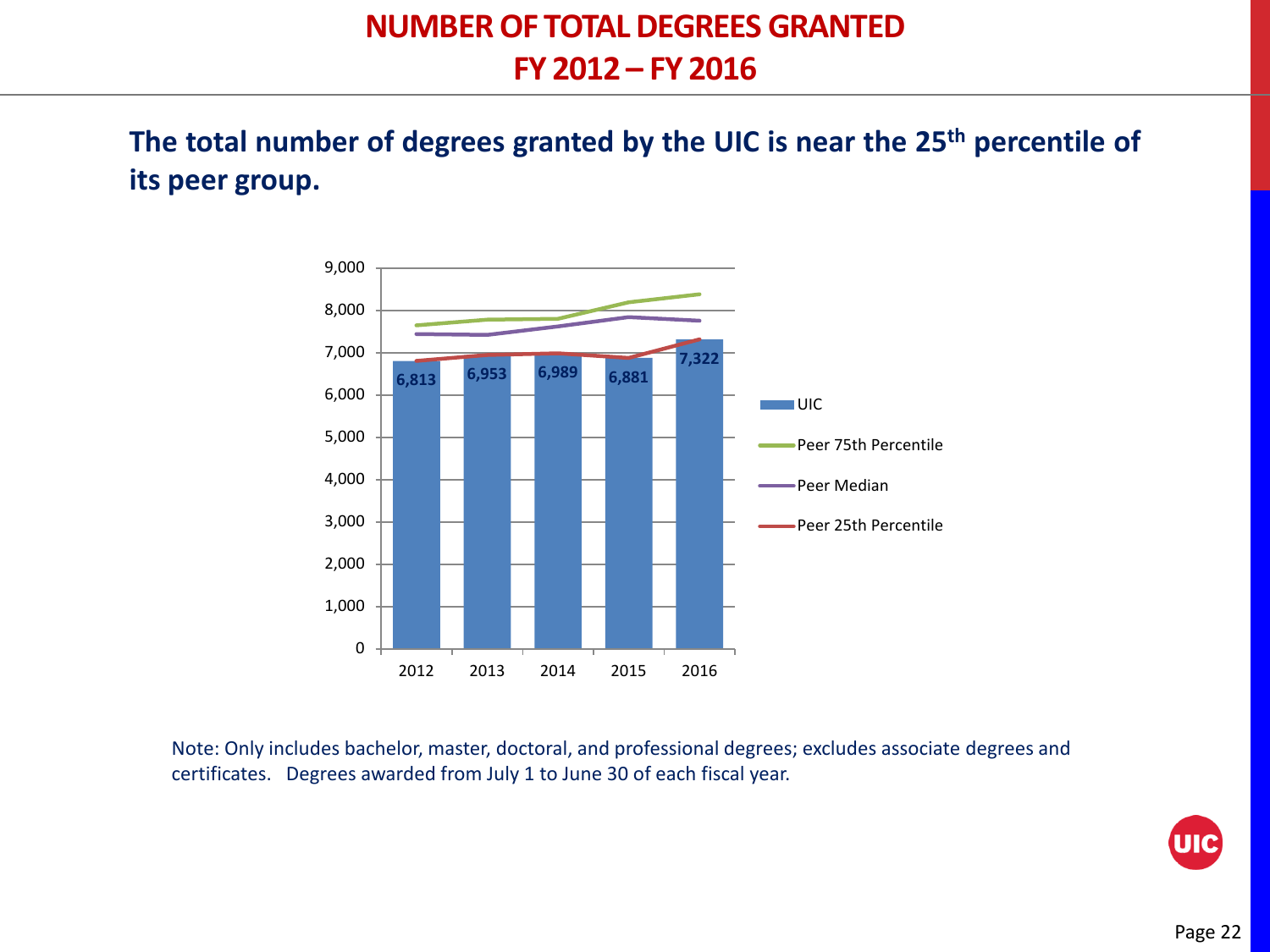#### **NUMBER OF BACHELOR DEGREES GRANTED FY 2012 – FY 2016**

#### **UIC grants fewer undergraduate degrees than its peer median.**



Note: Only includes bachelor degrees, excludes associate degrees and certificates. Degrees awarded from July 1 to June 30 of each fiscal year.

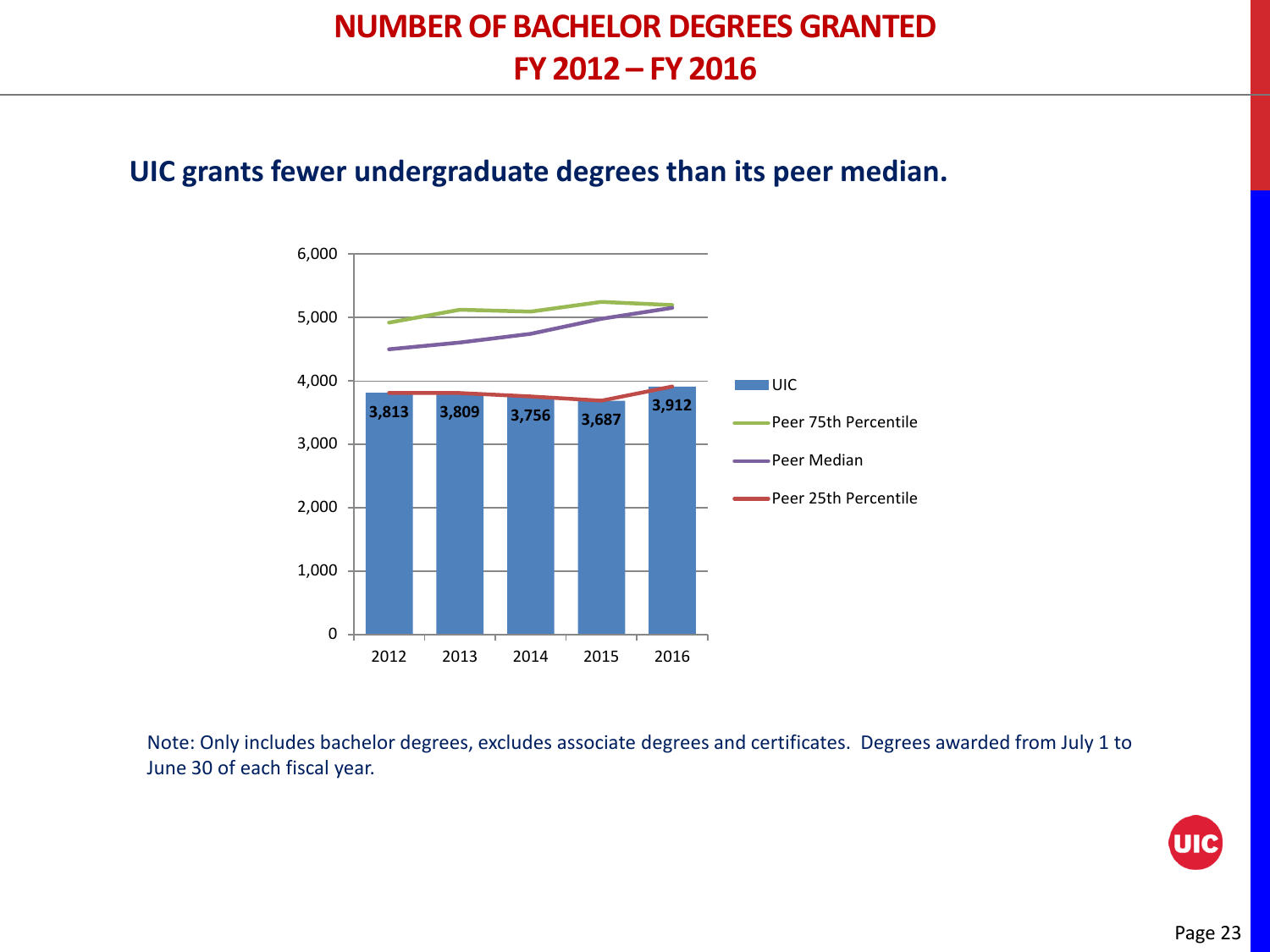#### **NUMBER OF GRADUATE AND PROFESSIONAL DEGREES GRANTED FY 2012 – FY 2016**

#### **UIC grants more graduate and professional degrees than its peer median.**



Note: Only includes master, doctoral, and professional degrees; excludes certificates. Degrees awarded from July 1 to June 30 of each fiscal year.

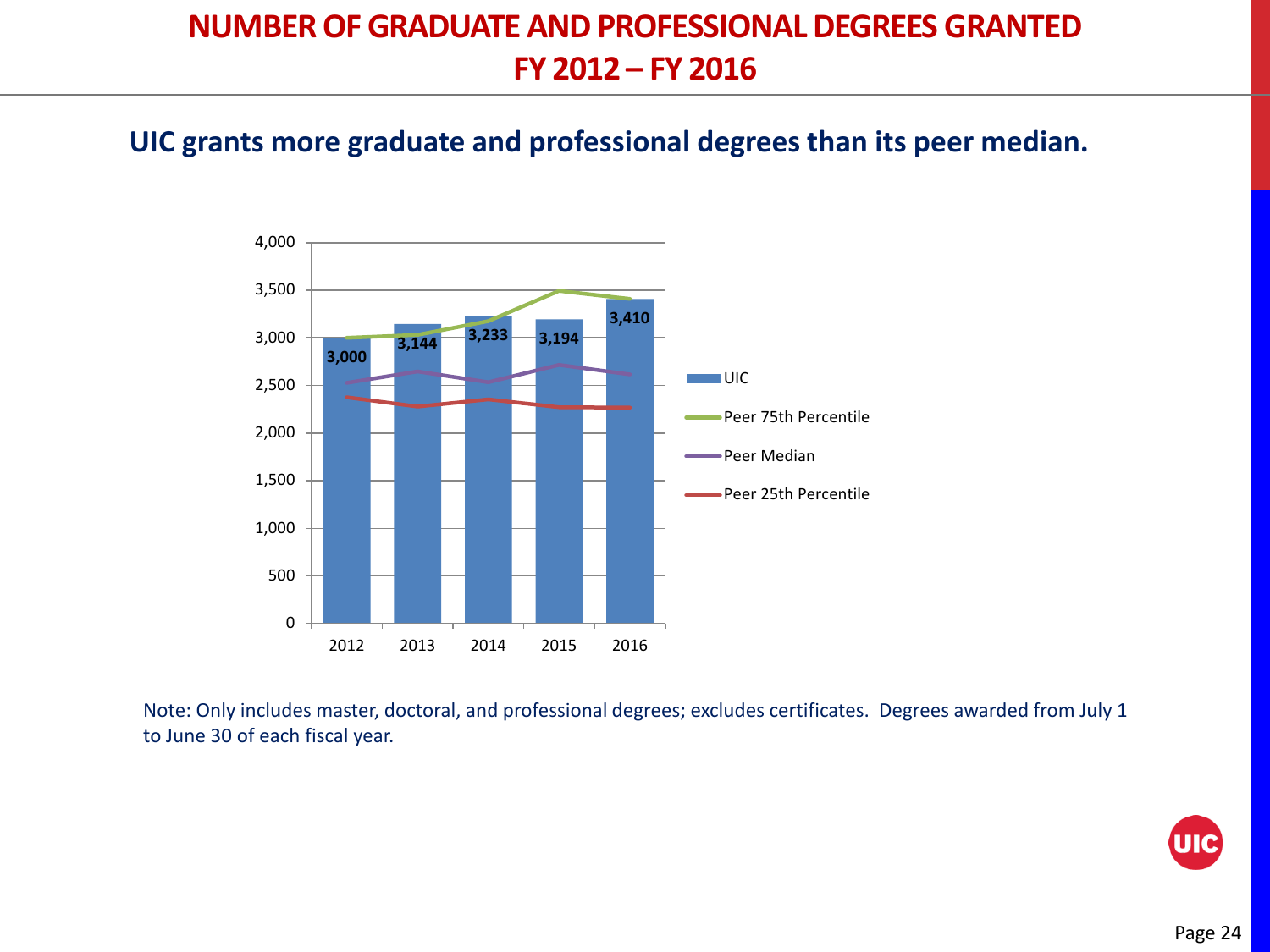#### **NUMBER OF TOTAL DEGREES GRANTED IN STEM\* FIELDS FY 2012 – FY 2016**

**The total number of degrees granted in STEM fields at the UIC is near the peer median.**



\* Science, Technology, Engineering, and Mathematics.

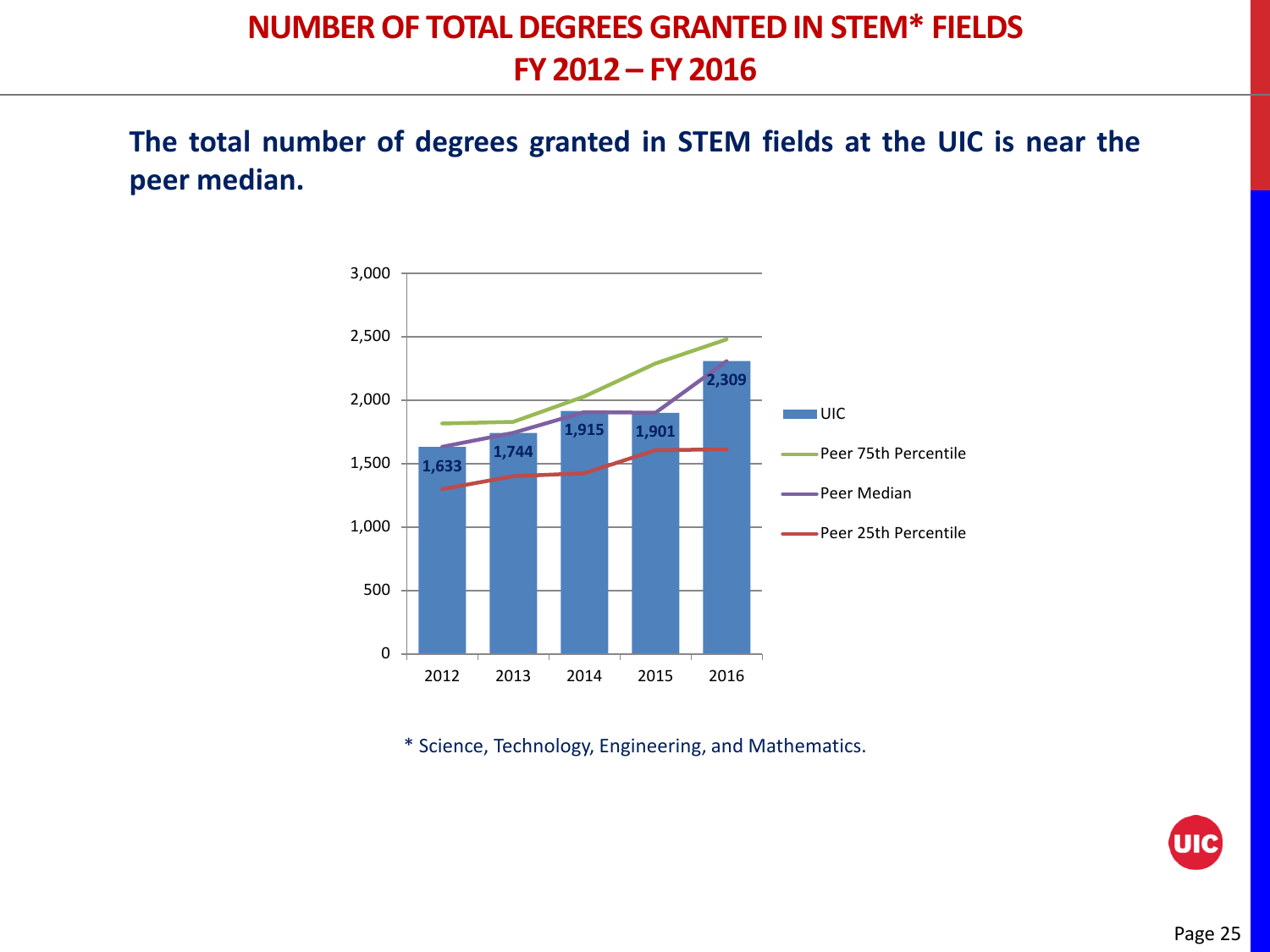#### **NUMBER OF BACHELOR DEGREES GRANTED IN STEM\* FIELDS FY 2012 – FY 2016**

**The number of bachelor degrees granted in STEM fields at UIC is above the median of its peer group.**



\* Science, Technology, Engineering, and Mathematics.

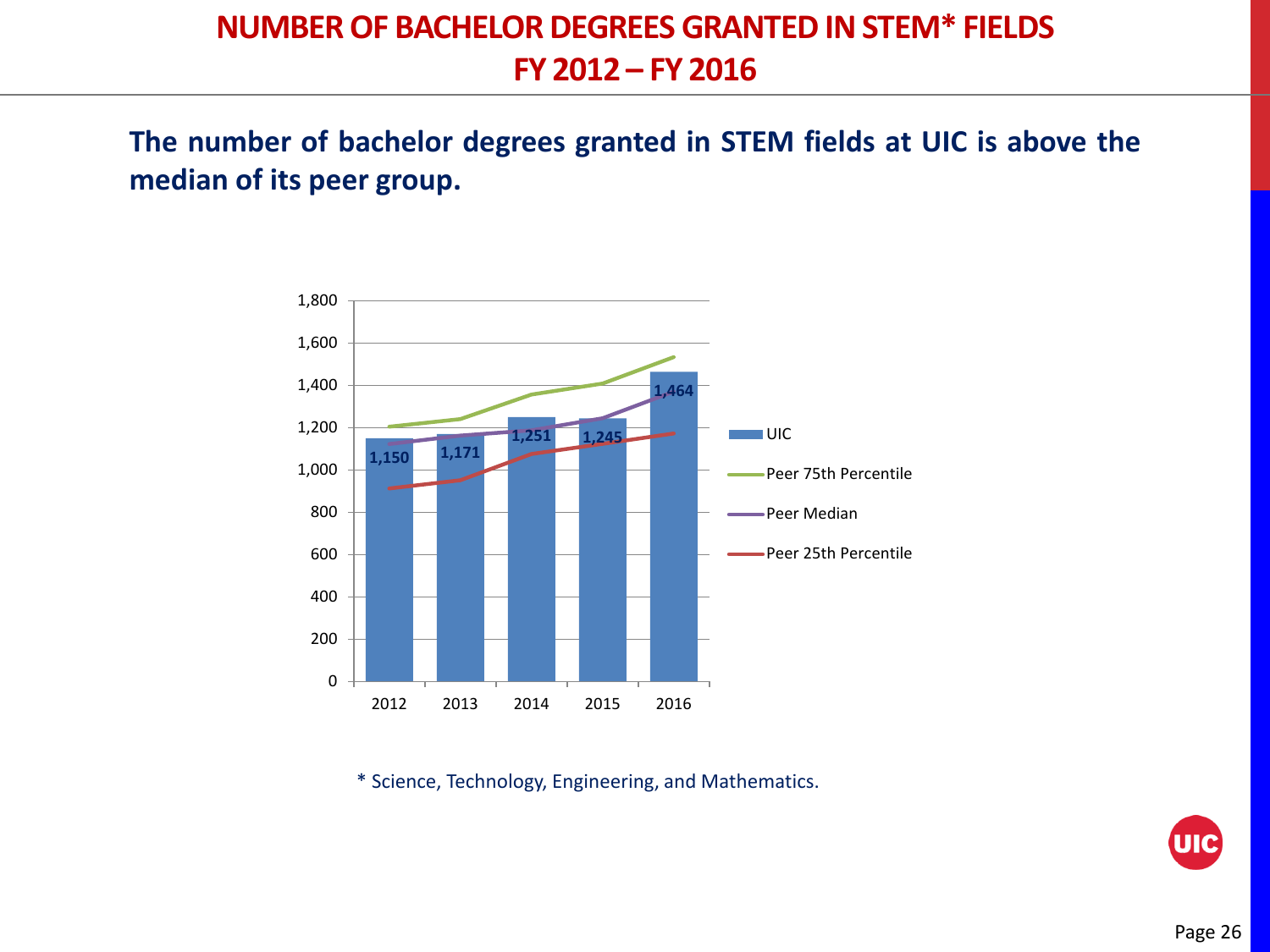#### **NUMBER OF MASTER AND DOCTORAL DEGREES GRANTED IN STEM\* FIELDS FY 2012 – FY 2016**

**The number of graduate degrees granted in STEM fields at the UIC is near the median of its peer group.**



\* Science, Technology, Engineering, and Mathematics.

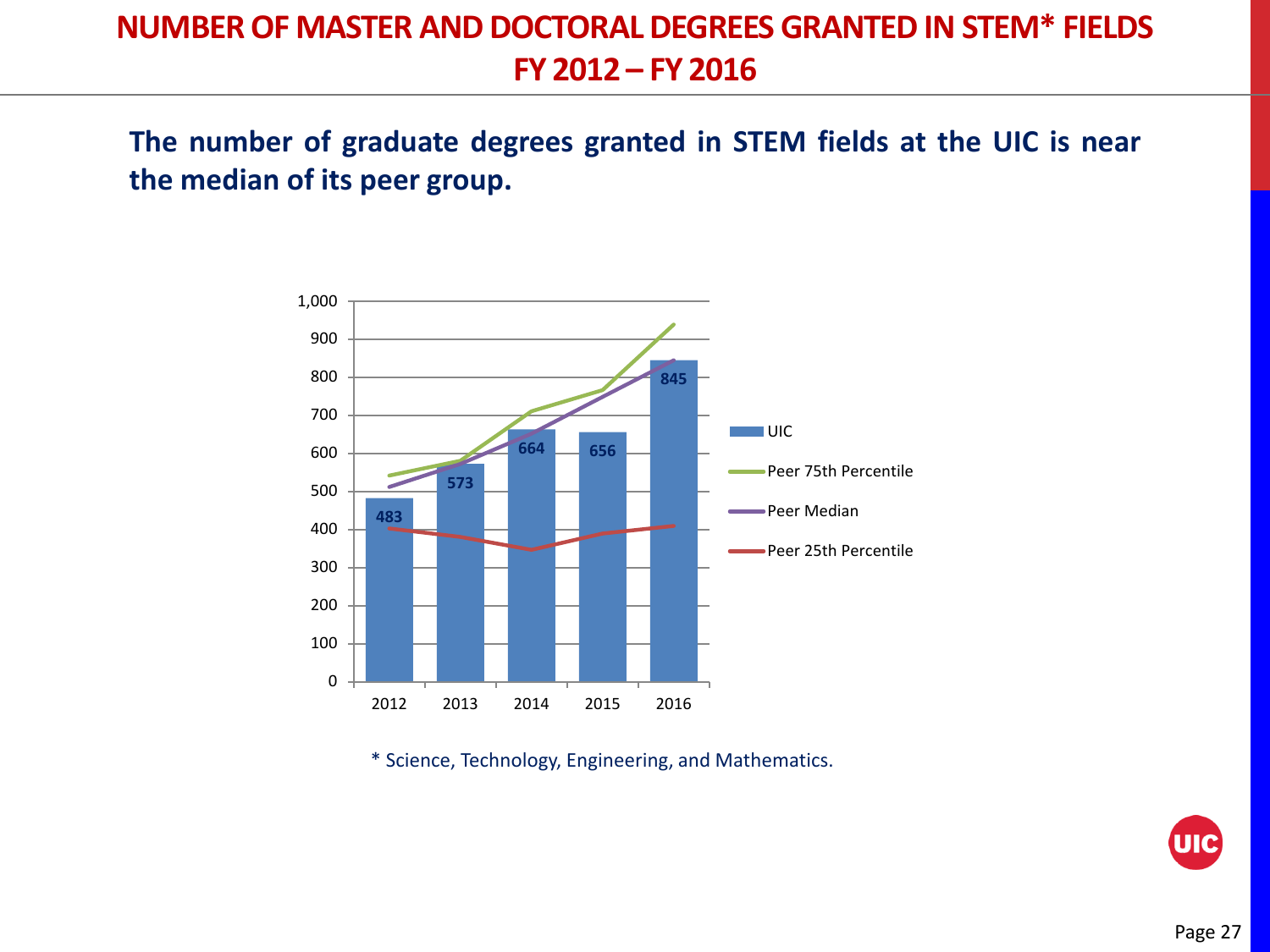#### **NUMBER OF TOTAL HEALTH-RELATED DEGREES GRANTED FY 2012 – FY 2016**

**The total number of health-related degrees granted at UIC is near the 75th percentile of its peer group.**



Note: Includes all degrees reported under the Classification of Instructional Programs (CIP) two digit code 51 (health sciences and related clinical sciences).

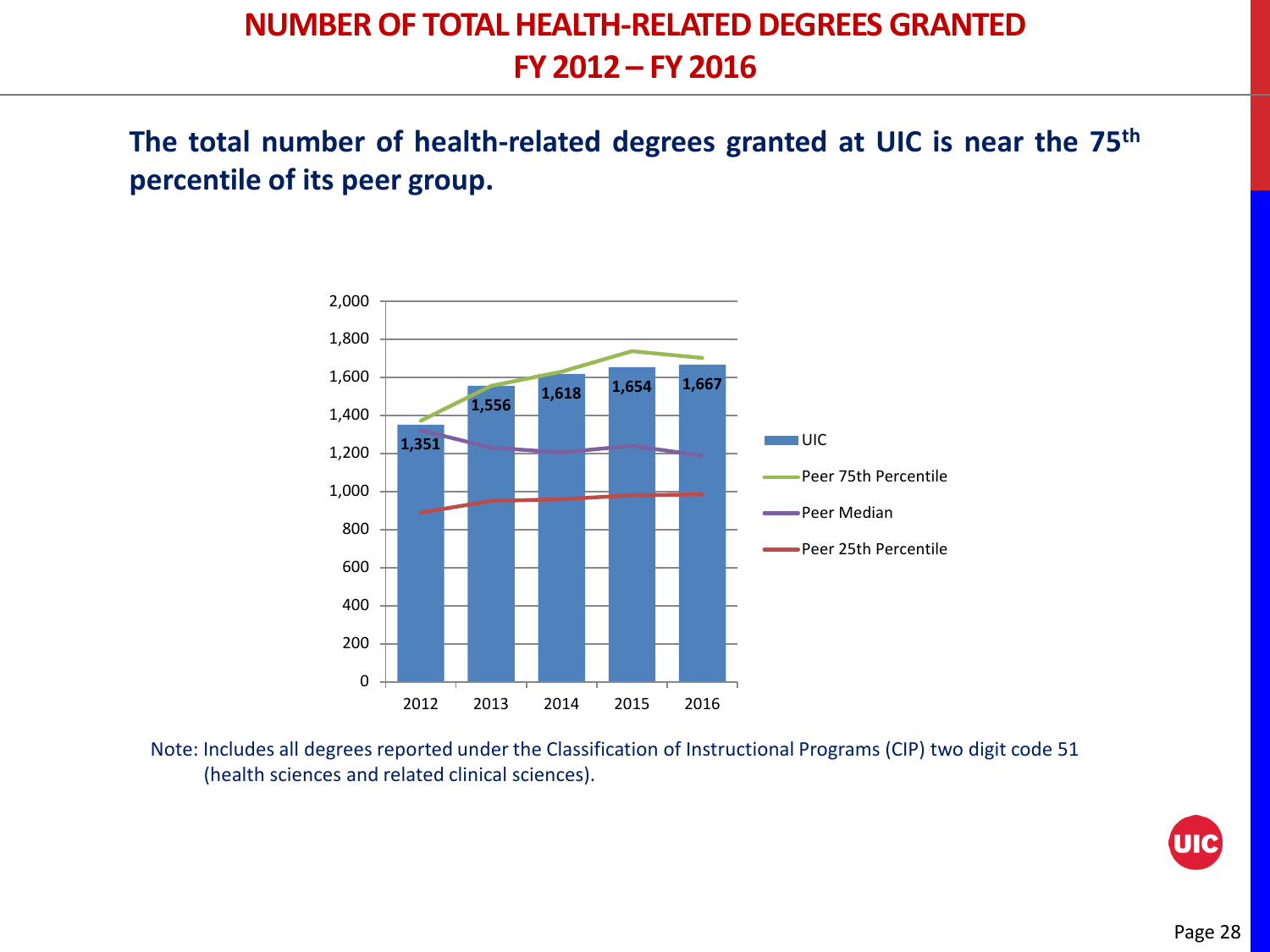#### **NUMBER OF PROFESSIONAL HEALTH-RELATED DEGREES GRANTED FY 2012 – FY 2016**

**The number of first-professional health-related degrees granted at UIC is the highest of its peer group.**



Note: Includes all first-professional degrees reported under the Classification of Instructional Programs (CIP) two digit code 51 (health sciences and related clinical sciences).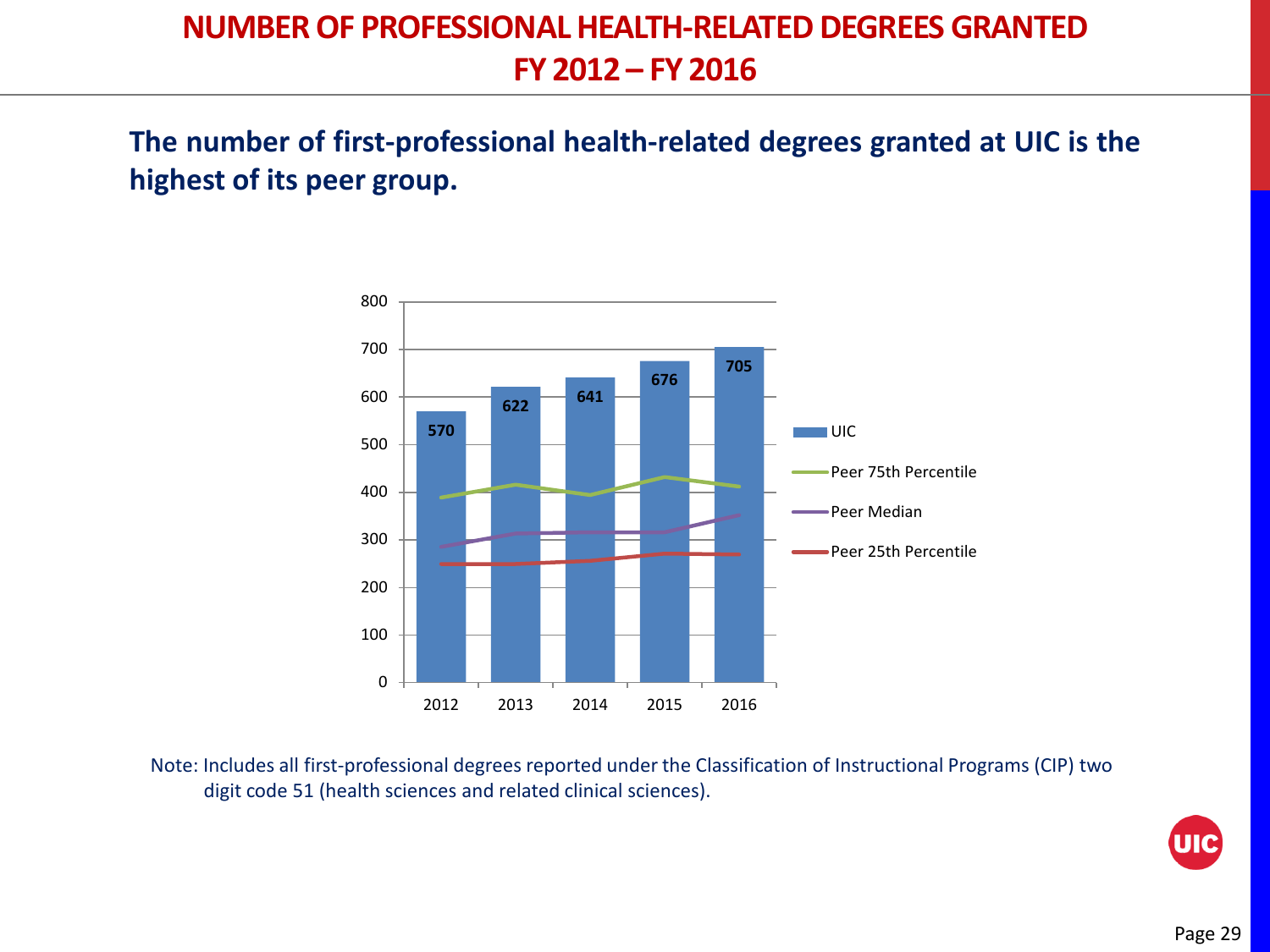#### **PERCENT TOTAL DEGREES GRANTED TO STUDENTS FROM UNDERREPRESENTED\*GROUPS FY 2012 – FY 2016**

**The percent of total degrees awarded to students from underrepresented groups at the UIC is near the peer 75th percentile.**



\* Includes Black, Hispanic, American Indian, Native Hawaiian/Other Pacific Islander, and multi-racial students.

Note: Only includes bachelor, master, doctoral, and professional degrees; excludes associate degrees and certificates. Degrees awarded from July 1 to June 30 of each fiscal year.

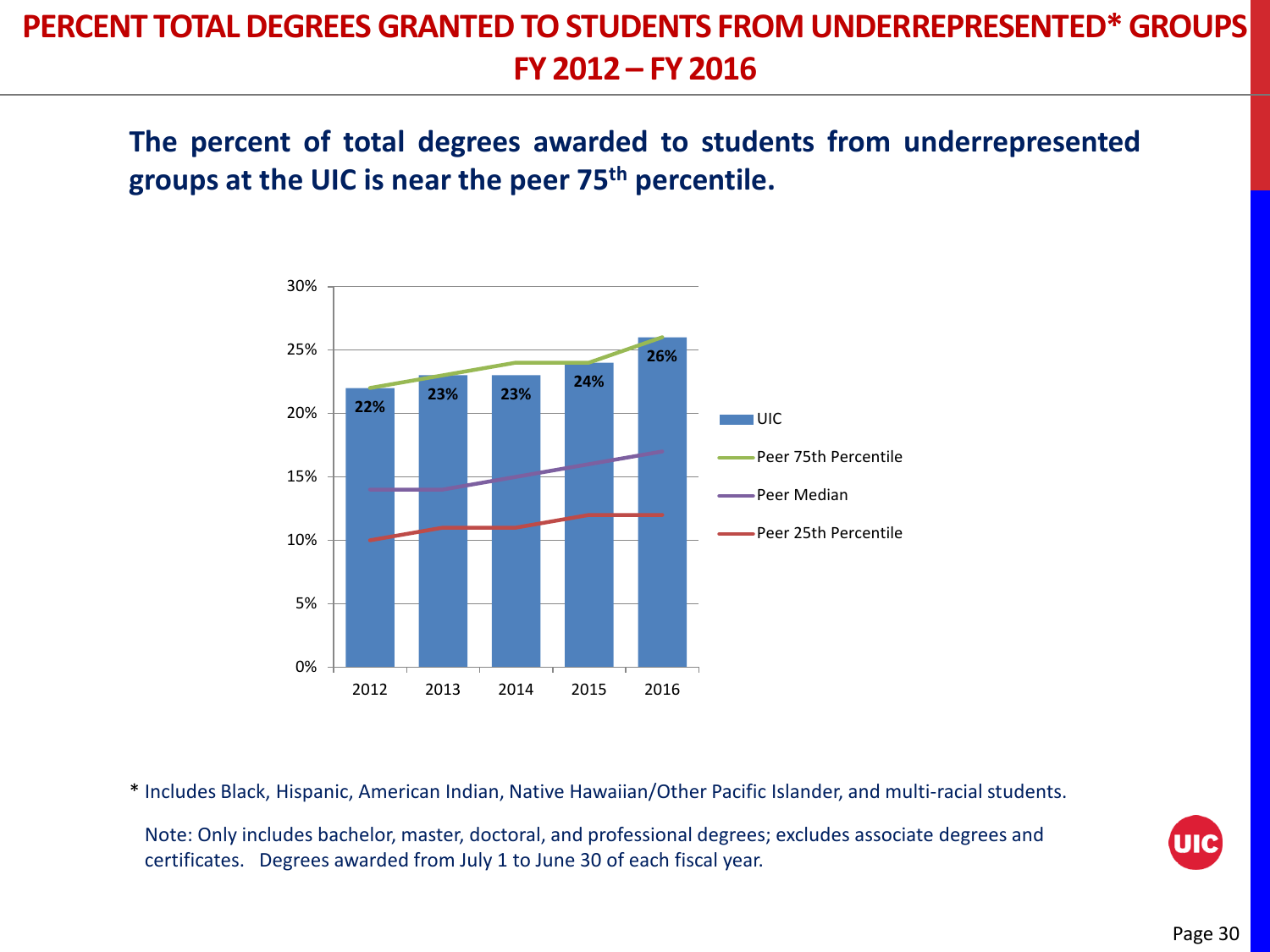#### **PERCENT BACHELOR DEGREES GRANTED TO STUDENTS FROM UNDERREPRESENTED\* GROUPS, FY 2012 – FY 2016**

**The percent of bachelor degrees granted at UIC to students from underrepresented groups is 2nd highest of its peer group members.**



\* Includes Black, Hispanic, American Indian, Native Hawaiian/Other Pacific Islander, and multi-racial students.

Note: Only includes bachelor degrees, excludes associate degrees and certificates. Degrees awarded from July 1 to June 30 of each fiscal year.

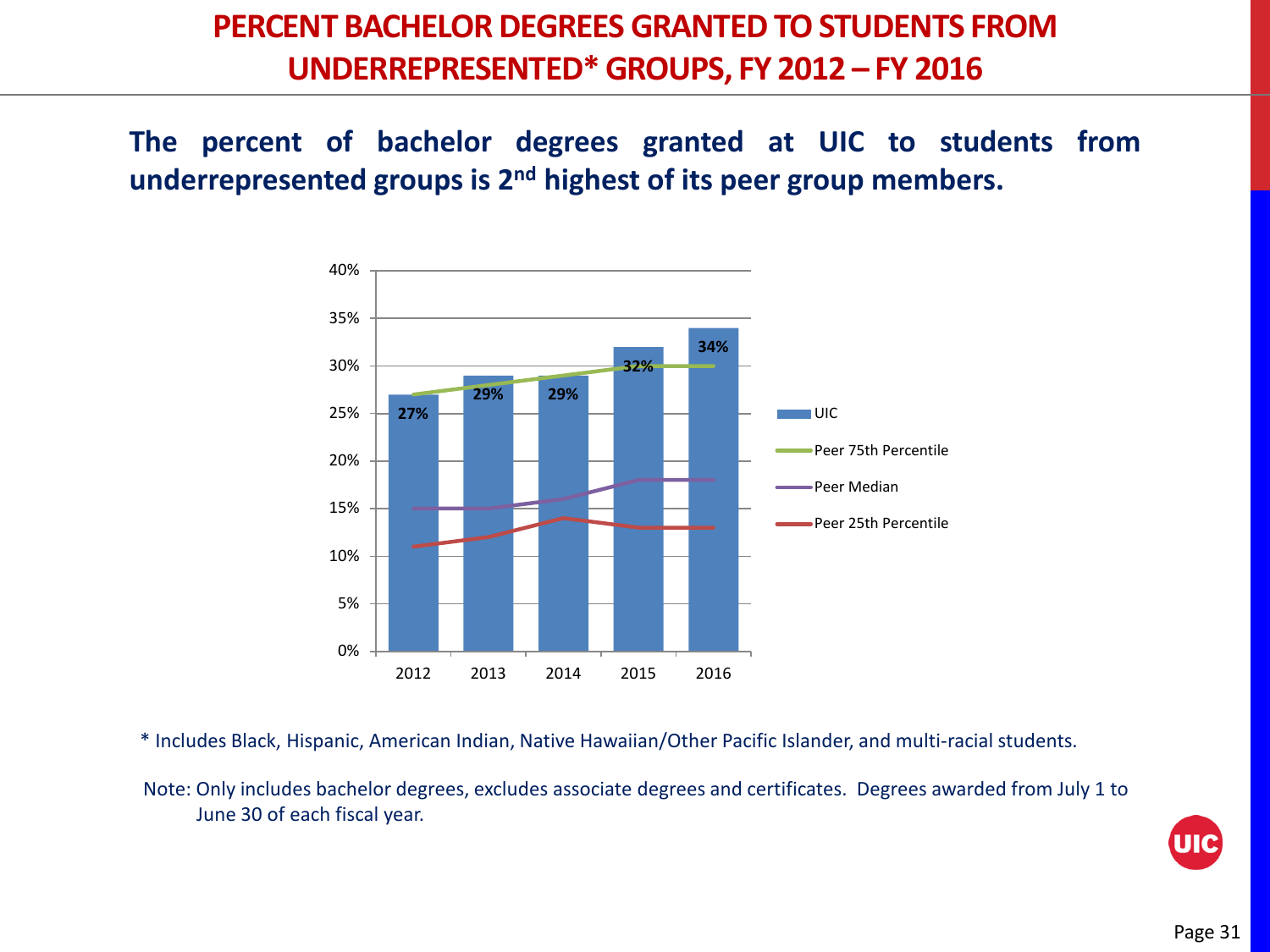#### **PERCENT GRADUATE AND PROFESSIONAL DEGREES GRANTED TO STUDENTS FROM UNDERREPRESENTED\* GROUPS, FY 2012 – FY 2016**

**The percent of graduate and professional degrees granted at UIC to students from underrepresented groups is near the 75th percentile of its peer group.**



\* Includes Black, Hispanic, American Indian, Native Hawaiian/Other Pacific Islander, and multi-racial students.

Note: Only includes master, doctoral, and professional degrees; excludes certificates. Degrees awarded from July 1 to June 30 of each fiscal year.

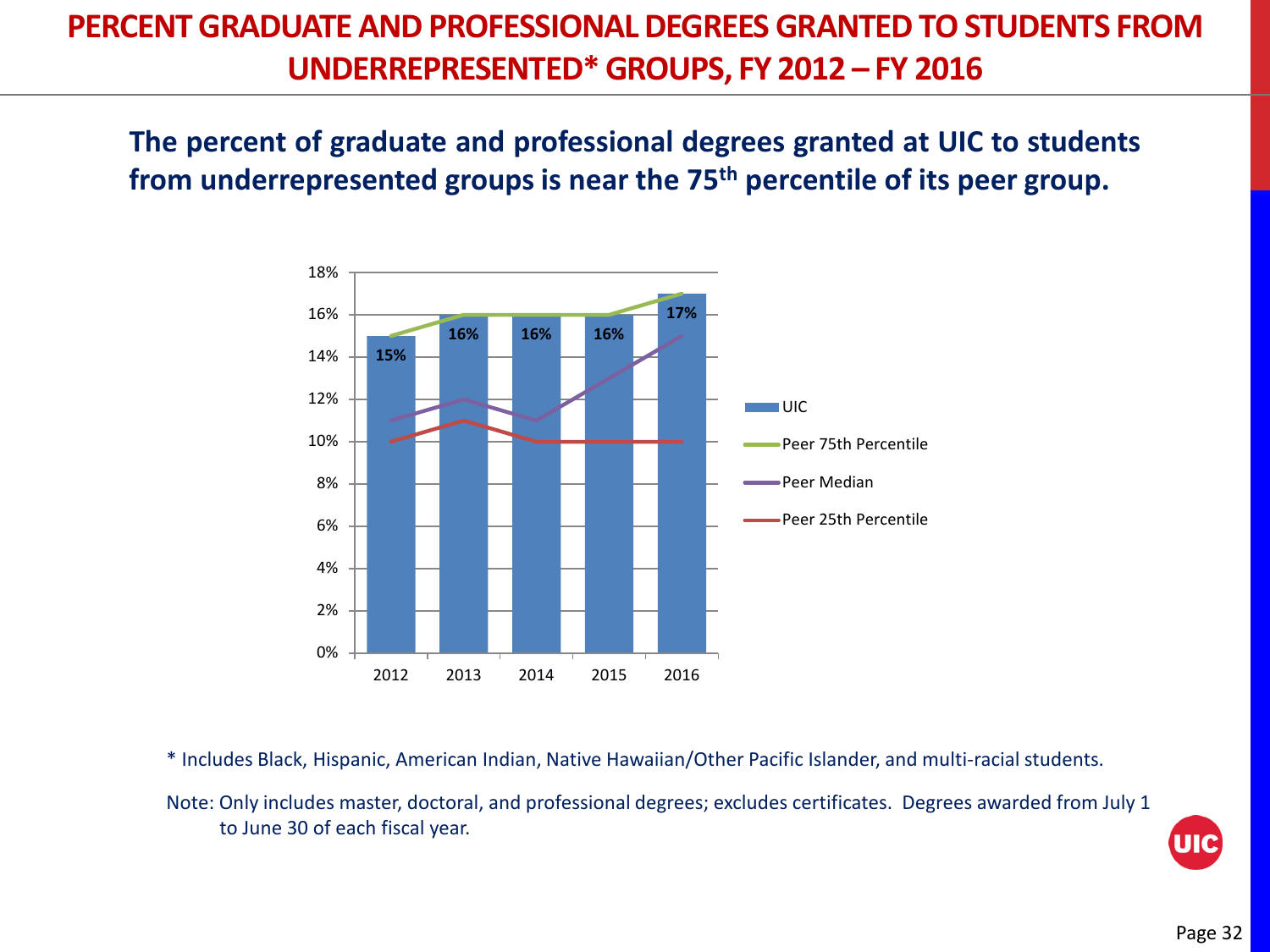## **GRADUATE EDUCATION**

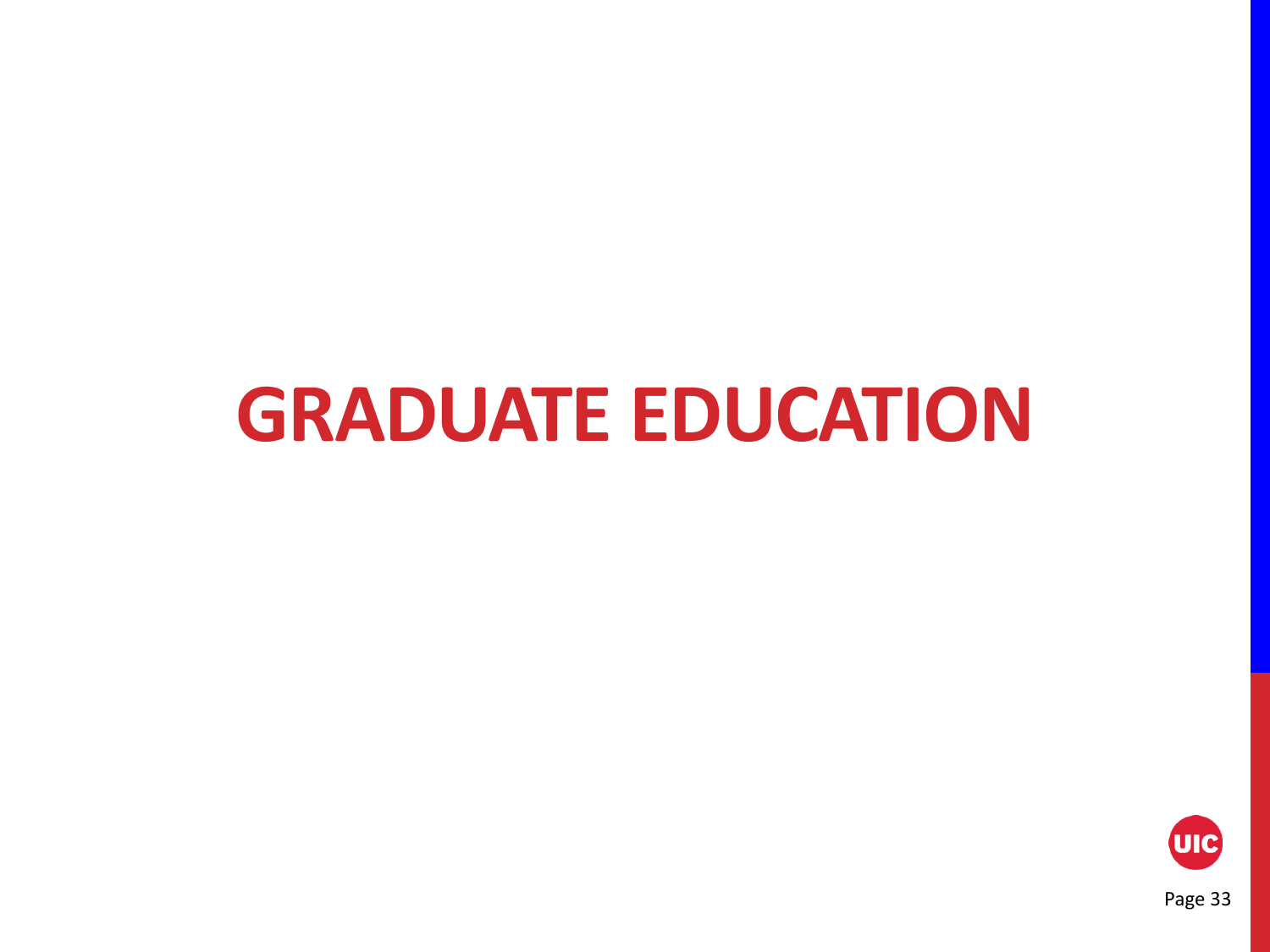### **AREAS OF EXCELLENCE**

- **Graduate and professional programs maintained high national rankings** 
	- **#4 Occupational Therapy**
	- **#6 Pharmacy**
	- **#10 City Management and Urban Policy**
	- **#15 Physical Therapy**
	- **#17 Public Health**
	- **#20 Doctor of Nursing Practice**
	- **#27 Social Work**
	- **#35 English Ph.D. Program**
	- **#48 Education**
	- **#52 Best Medical Schools – Research**
	- **#63 Engineering**



**Source:** *US News & World Report*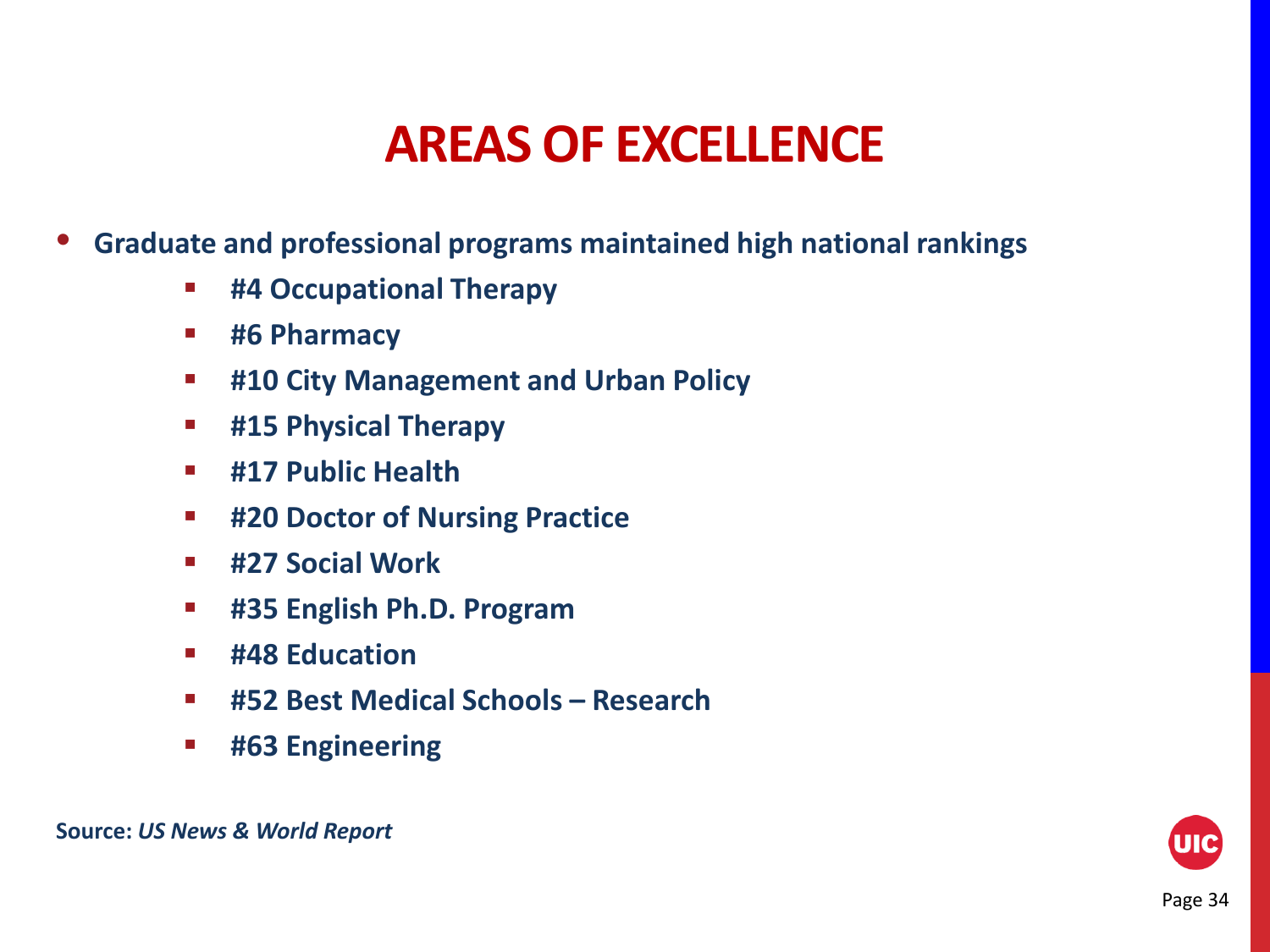### **AREAS OF EXCELLENCE**

- **"Pipeline to an Inclusive Faculty" program at UIC to recruit and support outstanding underrepresented PhD students**
- **Offered professional development opportunities for graduate students:** 
	- **Conducted over 50 academic and writing skills workshops/events**
	- **Emphasized topics such as life skills, wellness, and career and professional development**
	- **Provided courses in college level teaching, writing and communication skills, and responsible conduct of research**
- **Provided fellowship and research funding opportunities focused on interdisciplinary research, external proposal development, and degree completion in all disciplines**
- **Introduced underrepresented undergraduates from UIC and around the country to research and graduate school opportunities at UIC through the Summer Research Opportunities Program**
- **Provided summer transition and mentoring programs for underrepresented graduate students to enhance their success and engagement**

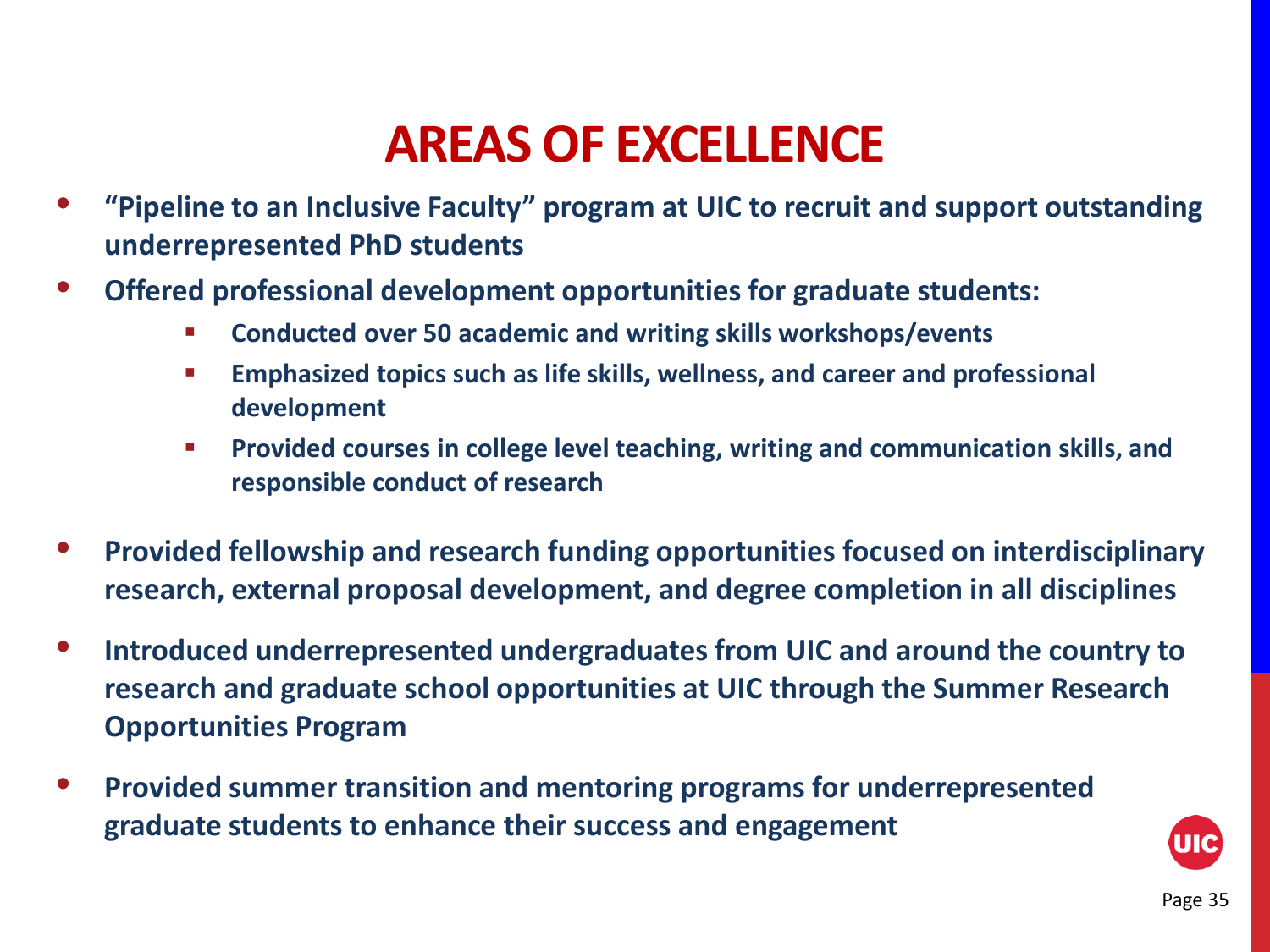### **STRATEGIES FOR SUCCESS**

- **Improve graduate student progress to degree:**
	- **Continue to mandate that programs track students and provide annual progress reports**
	- **Work with graduate programs to optimize requirements and shorten time-todegree**
	- **Reduce financial stop-outs by increasing fellowship funding through philanthropic giving and providing assistance in identifying and applying for external funding awards**
- **Enhance recruitment, retention and graduation of underrepresented graduate students as a first step in diversifying faculty at UIC and around the country:**
	- **Identify and recruit promising underrepresented students who are interested in pursuing academic careers**
	- **Increase targeted fellowships, participation in undergraduate-to-graduate research transition programs and mentoring programs**

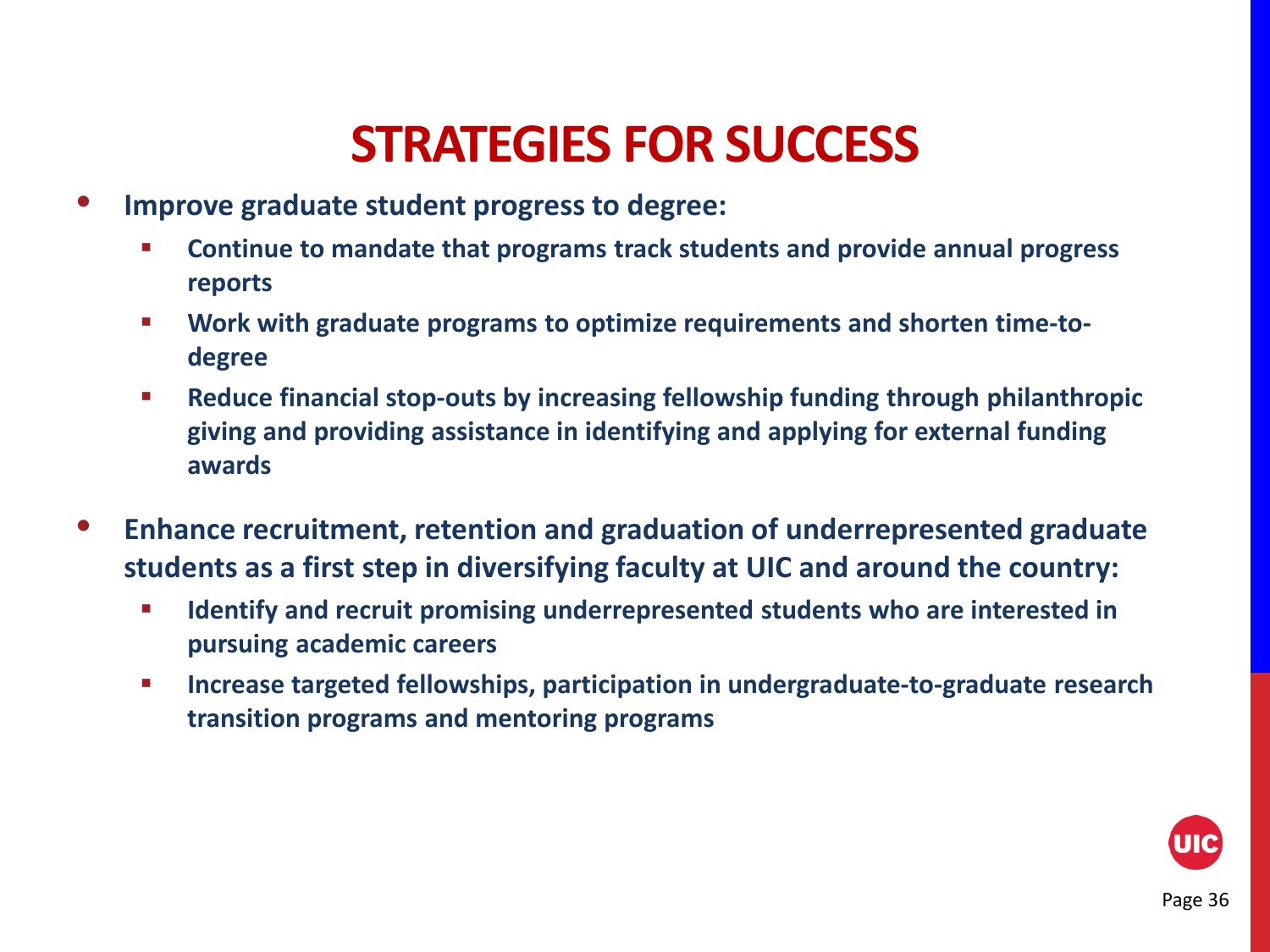### **STRATEGIES FOR SUCCESS**

- **Address student job preparation and placement upon degree completion, particularly for non-STEM students:**
	- **Continue to develop and offer professional development workshops**
	- **IDED 12 Incentivize workshop participation by connecting attendance to fellowship funding**
	- **Encourage students to find summer internships through new funding opportunities**
	- **IMPROVE CATELY SERVICES FOR STADUATE STATES**

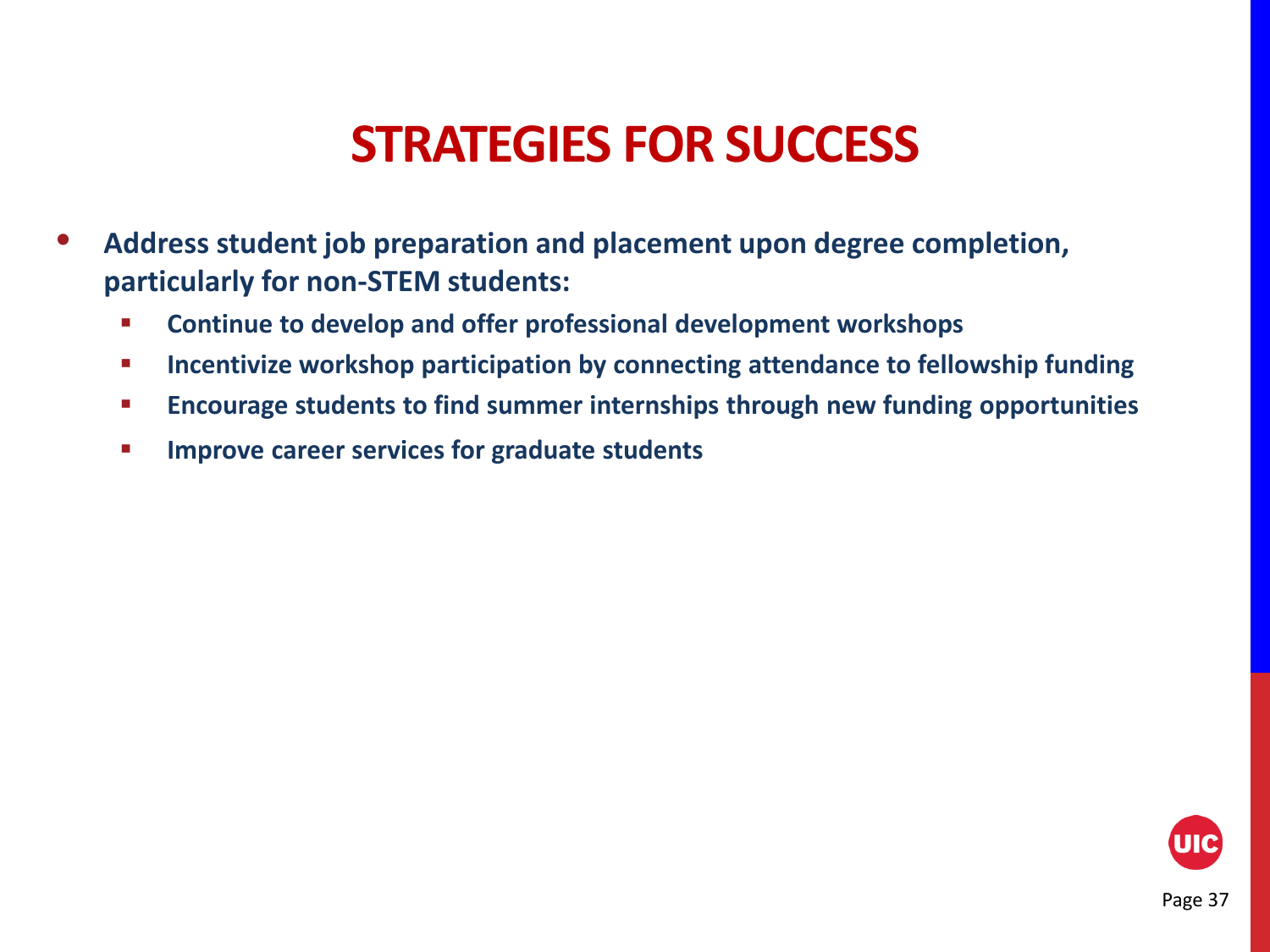#### **UIC NUMBER OF DOCTORAL PROGRAMS , FALL 2016**

| Field of Study                    | Number   |
|-----------------------------------|----------|
| Education                         | 4        |
| Engineering                       | 7        |
| Humanities                        | 8        |
| Life Sciences                     | 19       |
| Other Non-Science and Engineering | 3        |
| <b>Physical Sciences</b>          | 6        |
| <b>Social Sciences</b>            | 10<br>57 |

Note: List includes programs with enrollment in Fall 2016, including those programs in phase down. Fields of study at concentration level have been excluded.

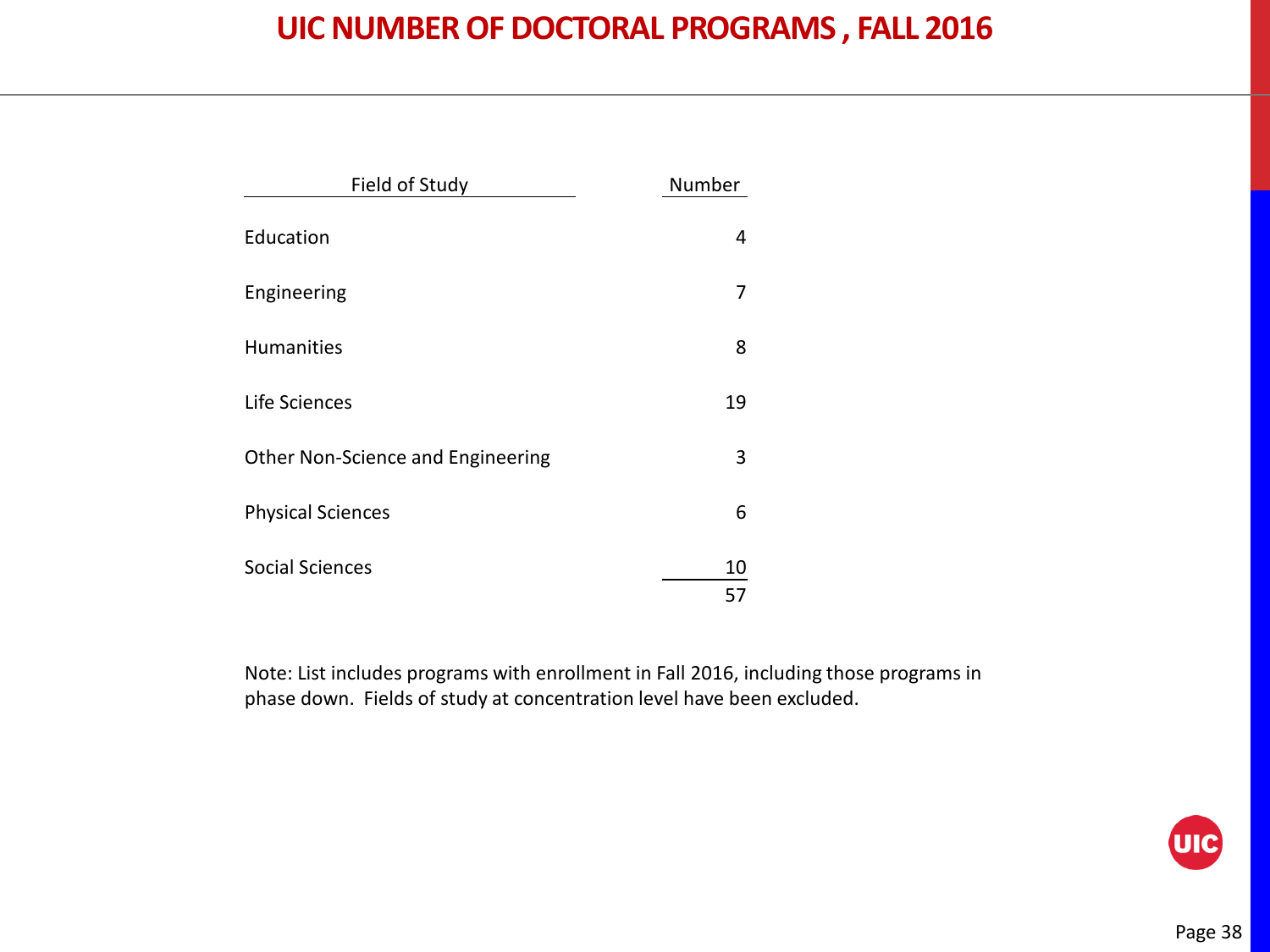#### **DOCTORAL MEDIAN TIME TO DEGREE SINCE STARTING GRADUATE SCHOOL (NUMBER OF YEARS), AY 2011 – AY 2015**

**The time to complete a doctoral degree at UIC is higher than the average for research universities.**



Data Source: Institutional Profile from the Survey of Earned Doctorates.

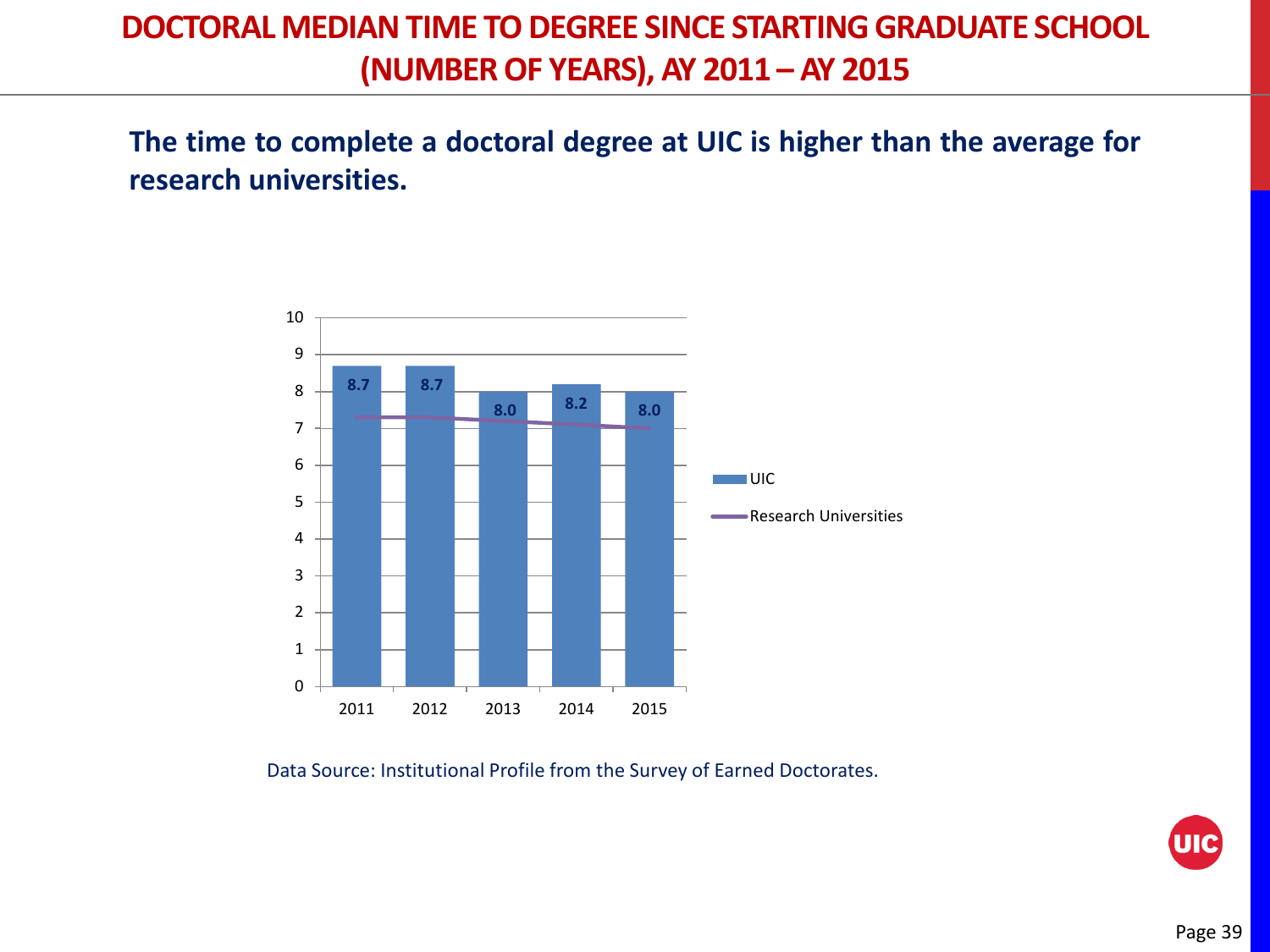#### **PERCENT DOCTORATES WITH EMPLOYMENT OR POSTDOCTORAL RESEARCH TRAINING COMMITMENTS, AY 2011 – AY 2015**

**The percent of research doctorate recipients at UIC who have definite commitments for employment or postdoctoral research training is lower than the average for research universities.**



Data Source: Institutional Profile from the Survey of Earned Doctorates.